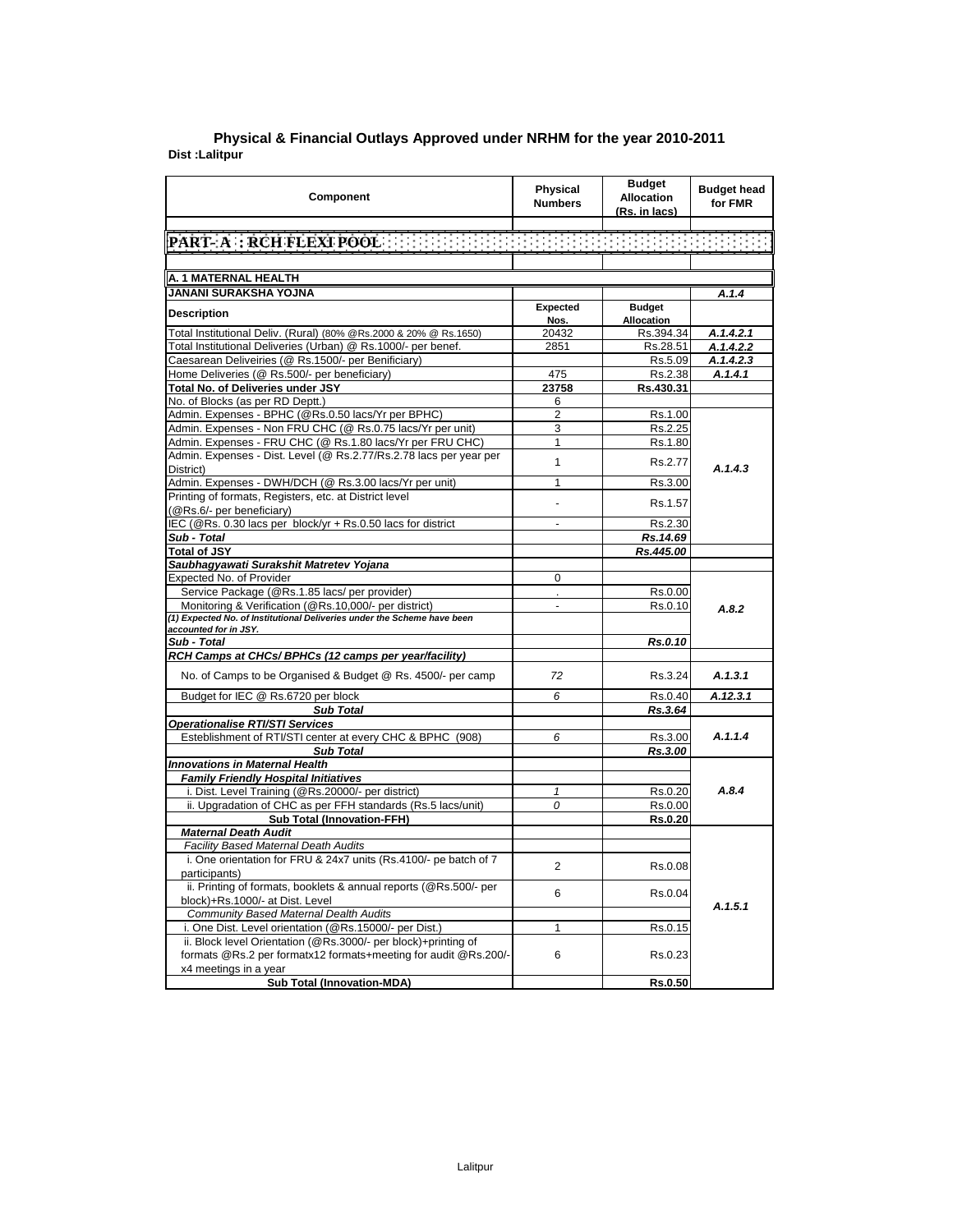| Component                                                                                                          | <b>Physical</b><br><b>Numbers</b> | <b>Budget</b><br><b>Allocation</b><br>(Rs. in lacs) | <b>Budget head</b><br>for FMR |
|--------------------------------------------------------------------------------------------------------------------|-----------------------------------|-----------------------------------------------------|-------------------------------|
| <b>Pregnant Women &amp; Child Tracking</b>                                                                         |                                   |                                                     |                               |
| i. Orientation Workshop                                                                                            |                                   |                                                     |                               |
| (a) At Dist. Level                                                                                                 | 1                                 | Rs.0.20                                             | A.10.3                        |
| (b) At Block Level @ Rs.6500/- block                                                                               | 6                                 | Rs.0.39                                             |                               |
| ii. Printing of formats (730 format/block @Rs.2 per format)<br>Sub Total (Innovation-Preg. Women & child tracking) | 4380                              | Rs.0.09                                             |                               |
| <b>Strengthening of Sub Centers Accridited under JSY</b>                                                           |                                   | <b>Rs.0.68</b>                                      |                               |
| Dissemination meeting in the District @ Rs 5000/-                                                                  | 1                                 | Rs.0.05                                             |                               |
| Upgradation of Sub Centre in Dist (From State Level)                                                               | 40                                | Rs.0.00                                             | A.1.1.5                       |
| Sub Total (Innovation-S.C. Accridited under JSY))                                                                  |                                   | <b>Rs.0.05</b>                                      |                               |
| Sub Total (Innovation in Maternal Health)                                                                          |                                   | Rs.1.43                                             |                               |
| Sub-Total (Maternal Health)                                                                                        |                                   | Rs.453.17                                           |                               |
| <b>A.2 CHILD HEALTH</b>                                                                                            |                                   |                                                     |                               |
| <b>Comprehensive Child Survival Programme (CCSP)</b>                                                               |                                   |                                                     |                               |
| CCSP Training - FBNC (in 1st & 2nd phase districts only)                                                           |                                   |                                                     |                               |
| Training Site - District Women Hospital                                                                            |                                   |                                                     |                               |
| Expected No. of Participants                                                                                       | 30                                |                                                     |                               |
| No. of Batches to be Organised and Budget @ Rs.12,000 per Batch                                                    | 5                                 | Rs.0.60                                             | A.11.5.2                      |
| No. of Batches to be Supervised and Budget @ Rs.3,200 per Batch                                                    | 1                                 | Rs.0.03                                             |                               |
| Sub - Total                                                                                                        |                                   | Rs.0.632                                            |                               |
| Training at Medical College under CCSP Prog                                                                        |                                   |                                                     |                               |
| Support staff to Medical Collage                                                                                   |                                   | Rs.0.00                                             | A.11.5.2                      |
| Physicians training/F-IMNCI                                                                                        |                                   | Rs.0.00                                             |                               |
| <b>Sub Total</b><br><b>CCSP Training - NSSK (in 3rd phase districts only)</b>                                      |                                   | Rs.0.00                                             |                               |
| Training Site - District Women Hospital                                                                            |                                   |                                                     |                               |
| Expected No. of Participants                                                                                       |                                   |                                                     |                               |
| No. of Batches to be Organised and Budget @ Rs.38,500 per Batch                                                    | 0                                 | Rs.0.00                                             | A.11.5.5                      |
| No. of Batches to be Supervised and Budget @ Rs.3,500 per Batch                                                    | 0                                 | Rs.0.00                                             |                               |
| Sub - Total                                                                                                        |                                   | Rs.0.00                                             |                               |
| CCSP Training of ASHAs, ANMs, LHVs - (1st & 2nd Phase<br>Districts)                                                |                                   |                                                     |                               |
| Expected No. of Participants (approx. 24 per batch)                                                                | 500                               |                                                     |                               |
| No. of Batches to be Organised and Budget @ Rs.1,65,000 per Batch                                                  | 20                                | Rs.33.00                                            | A.11.5.1                      |
|                                                                                                                    |                                   |                                                     |                               |
| No. of Batches of ToT and Budget @ Rs.2,39,000 per Batch<br>Sub - Total                                            | 0                                 | Rs.0.00<br>Rs.33.00                                 |                               |
| CCSP Training of ASHAs, ANMs, LHVs - (3rd Phase Districts)                                                         |                                   |                                                     |                               |
| Expected No. of Participants (approx. 24 per batch)                                                                |                                   |                                                     |                               |
| No. of Batches to be Organised and Budget @ Rs.1,65,000 per Batch                                                  | 0<br>0                            | Rs.0.00                                             | A.11.5.1                      |
| No. of Batches of ToT and Budget @ Rs.2,39,000 per Batch                                                           | 0                                 |                                                     |                               |
| Sub - Total                                                                                                        |                                   | Rs.0.00<br>Rs.0.000                                 |                               |
| CCSP Training of Supervisors (in 1st & 2nd phase districts<br>onlv)                                                |                                   |                                                     |                               |
| No. of Batches (16 participants) to be Organised and Budget @<br>Rs.24,500 per Batch                               | 3                                 | Rs.0.735                                            | A.11.5.1                      |
| No. of Batches to be Supervised and Budget for Observer Visit @<br>Rs.3,200 per Batch                              | 0                                 | Rs.0.00                                             |                               |
| Sub - Total                                                                                                        |                                   | Rs.0.735                                            |                               |
| <b>Site Streathening</b>                                                                                           |                                   |                                                     |                               |
| Strengthening of FBNC/NSSK Site (@ Rs.30,000/- per site)                                                           | 1                                 | Rs.0.30                                             |                               |
| Strengthening of CCSP Training Site (@ Rs.2,33,500/- per site)                                                     | 0                                 | Rs.0.00                                             | A.11.5.1                      |
| <b>Sub Total</b>                                                                                                   |                                   | Rs.0.30                                             |                               |
| <b>Establishment, Operationalisation &amp; Construction of SNCU</b>                                                |                                   |                                                     |                               |
| Establishment and Operating Exp. Of old SNCU in 7 Dist. @Rs.25<br>lacs                                             | $\mathbf{1}$                      | Rs.25.0                                             | A.2.2                         |
| Construction of of new SNCU in 5 Dist. (@Rs.30 lacs)                                                               | 0                                 | Rs.0.0                                              | A.9.2.2                       |
| Sub - Total                                                                                                        |                                   | Rs.25.0                                             |                               |
| Infant death audit (Aligarh & Banda only)                                                                          |                                   |                                                     |                               |
| No. of blocks in the district                                                                                      | 0                                 | Rs.0.0                                              | A.2.8                         |
| Sub - Total                                                                                                        |                                   | Rs.0.00                                             |                               |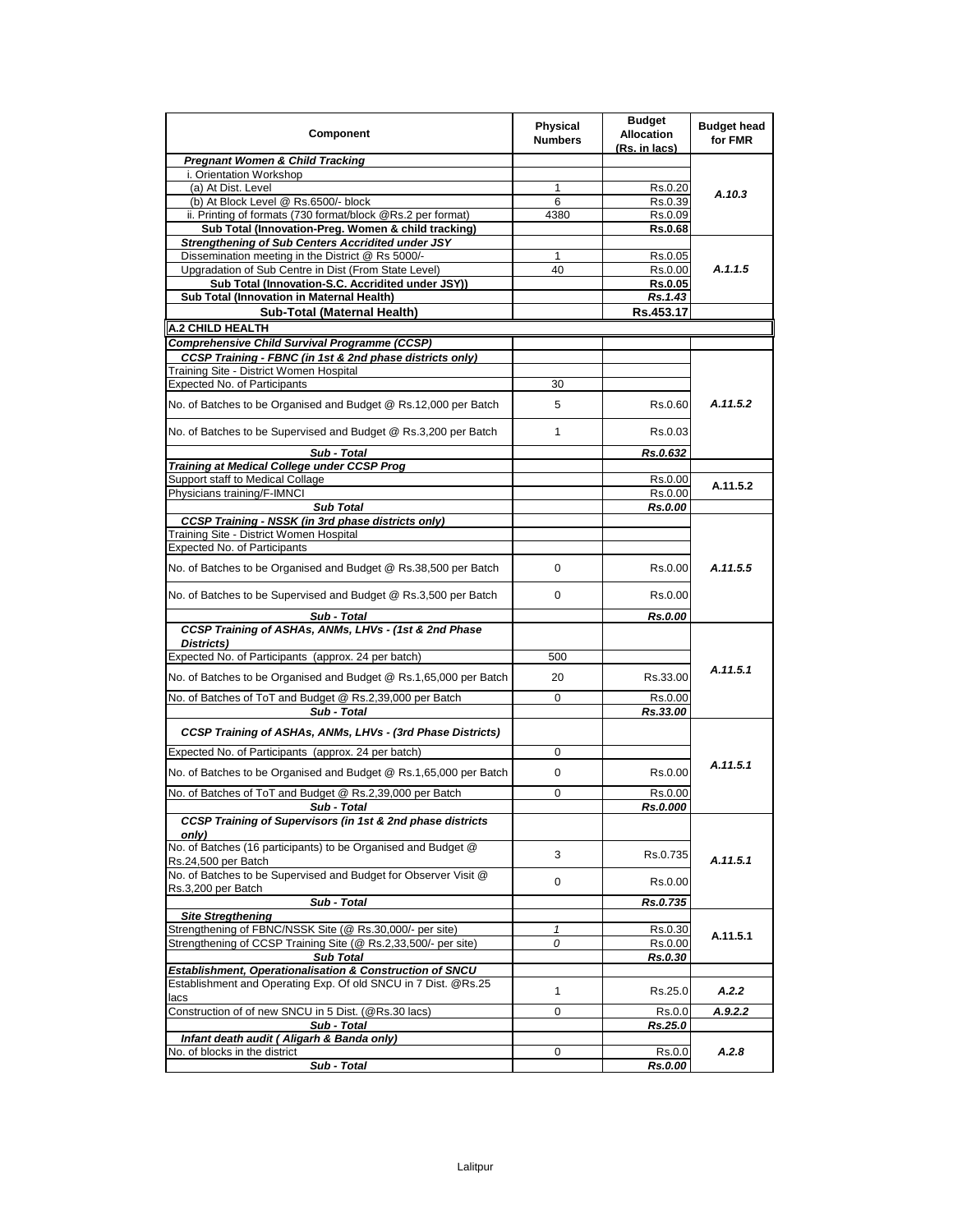| Component                                                                                                            | <b>Physical</b><br><b>Numbers</b> | <b>Budget</b><br><b>Allocation</b><br>(Rs. in lacs) | <b>Budget head</b><br>for FMR |
|----------------------------------------------------------------------------------------------------------------------|-----------------------------------|-----------------------------------------------------|-------------------------------|
| Infant & Young Child feeding (IYCF)                                                                                  |                                   |                                                     |                               |
| Mass Awareness Campaign during World Breastfeeding Week                                                              | 1                                 | Rs.0.50                                             | A.2.5                         |
| Sub - Total                                                                                                          |                                   | Rs.0.50                                             |                               |
| Supportive Supervision through Reputed Institutions (for 1st                                                         |                                   |                                                     |                               |
| & 2nd pase districts only)                                                                                           |                                   |                                                     |                               |
| One Supervisor per block @ Rs.5,000/- p.m. for 12 months<br>Mobility for supervisors @ Rs.3,000/- p.m. for 12 months | 0<br>0                            | Rs.0.0                                              |                               |
| Institutional support @ Rs.5,000/- p.m. for 12 months                                                                | 0                                 | Rs.0.0<br>Rs.0.0                                    |                               |
| Sub - Total                                                                                                          |                                   | Rs.0.00                                             |                               |
| Sub-Total (CCSP)                                                                                                     |                                   | Rs.60.17                                            |                               |
| Implementation of Bal Swasthya Poshan Mah (BSPM)                                                                     |                                   |                                                     |                               |
| Joint Meetings of Health & ICDS - 2 Planning Meetings at District                                                    |                                   |                                                     |                               |
| Level in a year @ Rs. 5000/- per meeting for 2 Rounds                                                                | 1 Dist.                           | Rs.0.10                                             |                               |
| Joint planning meeting of health and ICDS at Block level Rs. 2000 per                                                |                                   |                                                     |                               |
| meeting for 2 rounds                                                                                                 | 6 Blocks                          | Rs 0.24                                             |                               |
| Joint Orientation of ASHAs & ANMs (@Rs. 25/- per participant) for 2                                                  | 1073 ANM and                      |                                                     |                               |
| Rounds                                                                                                               | AWW                               | Rs.0.54                                             | A.2.7                         |
| Printing of Guidelines, Reporting & Monitoring Formats (@ Rs.2,000/- per                                             | 6 Blocks                          | Rs 0.24                                             |                               |
| block/round) for 2 rounds<br>Dissemination meeting at District level Rs. 5000 per meeting per                        |                                   |                                                     |                               |
| District for 2 Rounds                                                                                                | 1 Dist.                           | Rs 0.10                                             |                               |
| Sub - Total                                                                                                          |                                   | Rs.1.22                                             |                               |
| <b>School Health Programme</b>                                                                                       |                                   |                                                     |                               |
| Total No. of Blocks in the district                                                                                  | 6                                 |                                                     |                               |
| No. of Schools to be covered (60 Schools per block)                                                                  | 360                               |                                                     |                               |
| District Sensitization workshop                                                                                      | 1                                 | Rs. 0.15                                            |                               |
| Contingencies for printing of Health Card, etc. (@Rs.500/- per school)                                               | 360                               | Rs. 1.80                                            |                               |
| Budget for Mobility (@Rs.300 per visit x 1 visit)                                                                    | 360                               | Rs. 1.08                                            |                               |
| Sub Total (Prog. Implementation)                                                                                     |                                   | Rs. 3.03                                            |                               |
| Traning program for 40 schools per block (where                                                                      |                                   |                                                     |                               |
| program is already running)                                                                                          | 240                               |                                                     |                               |
| Training of District Trainers- Honorarium to district traininer @ Rs.<br>350 *2days                                  | 3                                 | Rs 0.02                                             |                               |
| Honorarium to traininees from block@ Rs. 400 *2days per block                                                        | 18                                | Rs. 0.14                                            | A.2.4                         |
| Training of Block Trainers - Honorarium to block resource persons @                                                  | 18                                | Rs. 0.22                                            |                               |
| Rs. 300 *2days*2 batches per block                                                                                   |                                   |                                                     |                               |
| Honararium to Teachers @ Rs. 250*2 teachers per school *2 days                                                       | 480                               | Rs. 2.40                                            |                               |
| <b>Sub Total (Training)</b>                                                                                          |                                   | Rs. 2.78                                            |                               |
| For training program unspent balance is available at the district                                                    |                                   | Rs. 1.76                                            |                               |
| <b>Actual Allocation for training</b>                                                                                |                                   | Rs. 1.02                                            |                               |
| Weighing scale, Ht./Wt Charts, Measuring tape etc. @ Rs1000 per<br>school x 20 new schools/block                     | 120                               | Rs. 0.00                                            |                               |
| Procurement of IFA tablets (30 mg tablets) for all schools                                                           | 5400000                           | Rs. 0.00                                            |                               |
| Procurement of deworming tablets for all schools                                                                     | 108000                            | Rs. 0.00                                            |                               |
| <b>Sub Total (Procurement)</b>                                                                                       |                                   | Rs. 0.00                                            |                               |
| <b>Total (School Health)</b>                                                                                         |                                   | Rs. 4.05                                            |                               |
| <b>Total (Child Health)</b>                                                                                          |                                   | Rs.65.44                                            |                               |
| A3. Family Planning                                                                                                  |                                   |                                                     |                               |
| Terminal/Limiting Methods                                                                                            |                                   |                                                     | A.3.1                         |
| Dissemination of manuals on sterilization standards & quality                                                        | 1                                 | Rs. 0.40                                            | A.3.1.1                       |
| assurance of sterilization services                                                                                  |                                   |                                                     |                               |
| NSV Camps in Districts (6 camps/dist. @ Rs.35,000/- per camp)                                                        | 6                                 | Rs. 2.10                                            | A.3.1.3                       |
| Compensation for Female Sterilization                                                                                | 8379                              | Rs. 83.79                                           | A.3.1.4                       |
| Compensation for Male Sterilization<br>Accrediation of private providers of sterilization services                   | 41                                | Rs. 0.62                                            | A.3.1.5                       |
| <b>Female Sterilization</b>                                                                                          |                                   | Rs. 0.25                                            | A.3.1.6                       |
| Male Sterilization (NSV)                                                                                             |                                   | Rs. 0.05                                            |                               |
| <b>Spacing Methods</b>                                                                                               |                                   |                                                     | A.3.2                         |
| IUD services at health facilities/compensation                                                                       | 12873                             | Rs. 2.57                                            | A.3.2.2                       |
| Accrediation of private providers of IUD services                                                                    |                                   | Rs. 0.03                                            | A.3.2.3                       |
| Family Welfare Counsellor@9000 per month                                                                             | $\overline{2}$                    | Rs. 2.16                                            |                               |
| <b>Sub Total</b>                                                                                                     |                                   | Rs. 91.97                                           | A.9.1.5                       |
| PCPNDT and Sex-Ratio                                                                                                 |                                   |                                                     |                               |
| Visit of District Inspection & Monitoring Committee                                                                  | 10                                | Rs. 0.10                                            | A <b>R</b> 1                  |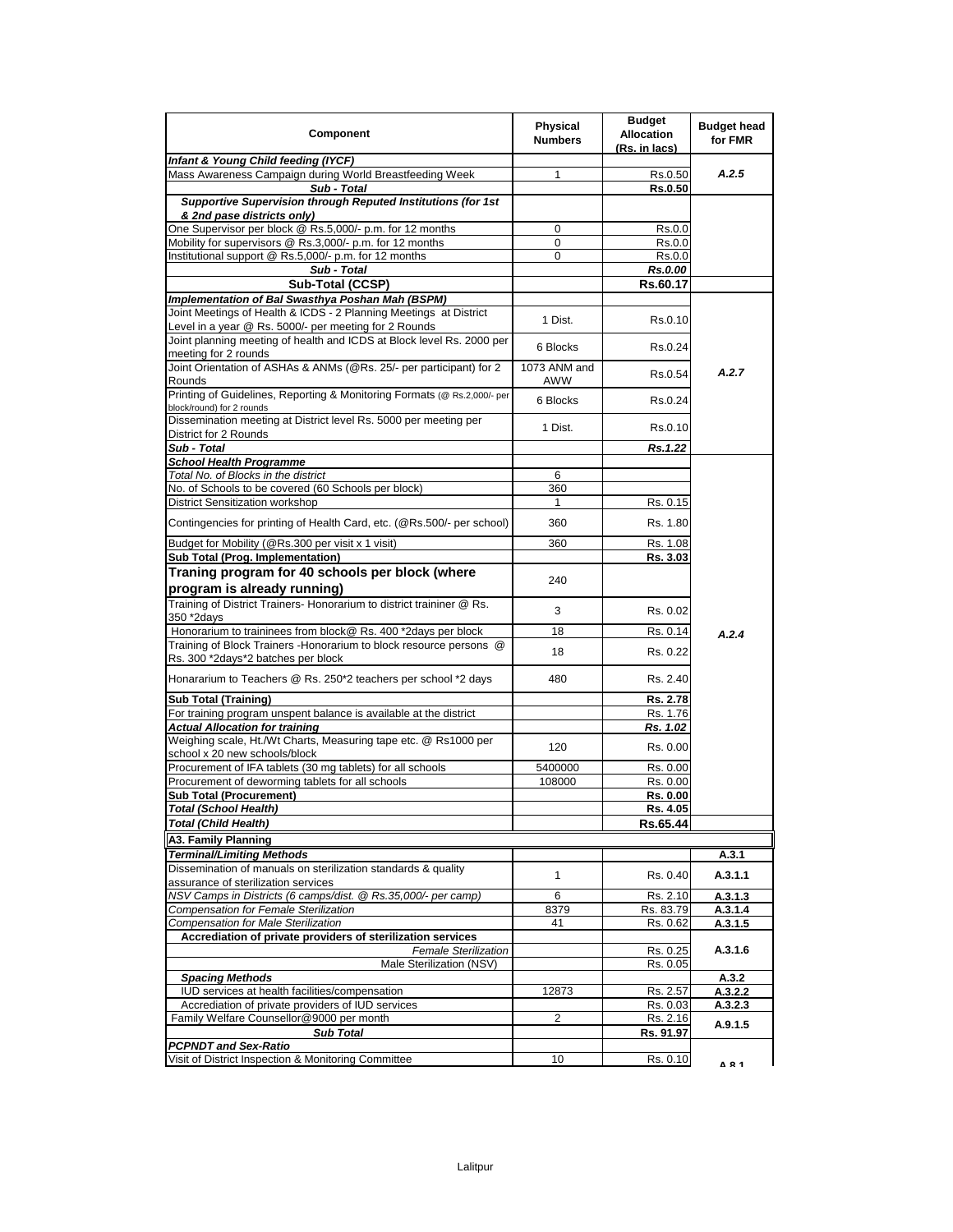| Component                                                                                                                                                                                        | <b>Physical</b><br><b>Numbers</b> | <b>Budget</b><br><b>Allocation</b><br>(Rs. in lacs) | <b>Budget head</b><br>for FMR |
|--------------------------------------------------------------------------------------------------------------------------------------------------------------------------------------------------|-----------------------------------|-----------------------------------------------------|-------------------------------|
| Sensitization Workshop at District level                                                                                                                                                         | 1                                 | Rs. 0.40                                            | <b>A.U.T</b>                  |
| Organising Competions at Inter/Degree Colleges                                                                                                                                                   | 3                                 | Rs. 0.10                                            |                               |
| Orientation of members of Dist advisory committee at Division                                                                                                                                    |                                   | Rs. 0.00                                            |                               |
| <b>IEC Activities &amp; Conigency</b>                                                                                                                                                            |                                   |                                                     |                               |
| <b>IEC Activities</b>                                                                                                                                                                            |                                   | Rs. 0.25                                            |                               |
| Contigency                                                                                                                                                                                       |                                   | Rs. 0.02                                            | A.12.4                        |
| TA/DA to Dist. level Staff for attending workshop, training, meetings                                                                                                                            |                                   | Rs. 0.20                                            |                               |
| <b>Sub Total</b>                                                                                                                                                                                 |                                   | Rs. 1.07                                            |                               |
| <b>Sub-Total (Family Planning)</b>                                                                                                                                                               |                                   | Rs.93.04                                            |                               |
| <b>A.4 ARSH</b>                                                                                                                                                                                  |                                   |                                                     |                               |
| Saloni Scheme                                                                                                                                                                                    |                                   |                                                     |                               |
| No. of Blocks in District                                                                                                                                                                        | 6                                 |                                                     | A.4.1                         |
| No. of Schools to be covered (10 Schools per block)                                                                                                                                              | 60                                |                                                     |                               |
| No. of Benificiaries (150 per school)                                                                                                                                                            | 9000                              |                                                     |                               |
| Sensitization Workshop at District level                                                                                                                                                         | $\mathbf{1}$                      | Rs. 0.15                                            |                               |
| Budget for Visit of Medical Team (@Rs.300/- per visit x 2 visits per<br>school)                                                                                                                  | 120                               | Rs. 0.36                                            | A.4.2                         |
| Budget for Preparing Saloni Sabha (Rs.300/- p.m. per school x 10<br>months)                                                                                                                      | 600                               | Rs. 1.80                                            |                               |
| Procurement of IFA tablets (100 mg tablets) for all schools                                                                                                                                      | 432000                            | Rs.0.00                                             |                               |
| Procurement of deworming tablets for all schools 2 tab/Benf.                                                                                                                                     | 18000                             | Rs.0.00                                             | A.13.2.5                      |
|                                                                                                                                                                                                  |                                   |                                                     |                               |
| <b>Sub-Total (Adolescent Health)</b>                                                                                                                                                             |                                   | Rs.2.31                                             |                               |
| A.5 Urban RCH                                                                                                                                                                                    |                                   |                                                     |                               |
| Urban RCH plan /activities                                                                                                                                                                       |                                   |                                                     |                               |
| <b>Buildina</b>                                                                                                                                                                                  | 1                                 | 0.84                                                |                               |
| Manpower(1Doctor @ 24000/month,1Staff Nurse@ 15000/month,2<br>ANMs@9000/month,2 Security quards @ 4000/month,1 Ayah                                                                              | 1                                 | 8.52                                                |                               |
| 4000/month,& 1 Sweeper 2000/month                                                                                                                                                                |                                   |                                                     |                               |
| Other Expenses                                                                                                                                                                                   | $\mathbf{1}$                      | 0.41                                                | A.5.1                         |
| IEC                                                                                                                                                                                              | $\mathbf{1}$                      | 0.1                                                 |                               |
|                                                                                                                                                                                                  |                                   |                                                     |                               |
| <b>Subtotal</b><br>The cost of Drugs(Rs 10,000/month/Health post) and consumables(Rs 3,000/month/Health Post) for Urban RCH<br>amounting to Rs 1.56 Lacs would be met from the Mission Flexipool |                                   | 9.87                                                |                               |
| <b>A9. INFRASTRUCTURE &amp; HR</b>                                                                                                                                                               |                                   |                                                     |                               |
|                                                                                                                                                                                                  |                                   |                                                     |                               |
| <b>Contractual Staff &amp; Services</b>                                                                                                                                                          |                                   |                                                     |                               |
| <b>Position</b><br>Contractual ANM (@Rs.9000/- pm)                                                                                                                                               | No.<br>45                         | <b>Budget</b>                                       |                               |
| Staff Nurse in the district (@Rs.15000/- pm)                                                                                                                                                     | 20                                | Rs. 48.60<br>Rs. 36.00                              | A.9.1 .1<br>A.9.1.3           |
| MBBS (Male/Female) @ Rs.30000/- pm                                                                                                                                                               | 5                                 |                                                     |                               |
| Specialist at On Call basis for CHC (@ Rs.1000/- per visit) No. of                                                                                                                               |                                   | Rs. 18.00                                           |                               |
| calls for 6 moths                                                                                                                                                                                | 40                                | Rs. 0.40                                            |                               |
| Specialist at On Call basis for Dist. Hospital (Male)/DCH(@ Rs.1000/-                                                                                                                            |                                   | Rs. 0.80                                            |                               |
| per visit)                                                                                                                                                                                       | 80                                |                                                     | A.9.1.4                       |
| Specialist at Dist. Hospital (Male)/DCH(@ Rs.40000/- pm for<br>MS/MD/MDS & @Rs.35000/- for Diploma holders)                                                                                      | 2                                 | Rs. 8.40                                            |                               |
|                                                                                                                                                                                                  |                                   |                                                     |                               |
| Specialist at DWH/DCH (@ Rs.40000/- pm for MS/MD/MDS &<br>@Rs.35000/- for Diploma holders)/MBBS(LMO if already on contract)                                                                      | 2                                 | Rs. 8.40                                            |                               |
| Paramedical staff/LT for CHC (@ Rs.9000/- pm)                                                                                                                                                    | $\overline{4}$                    | Rs. 4.32                                            |                               |
| Paramedical staff for DH/DWH/DCH (@ Rs.9000/- pm)                                                                                                                                                | 2                                 | Rs. 2.16                                            | A.9.1.5                       |
| Data Assistant ( @ Rs.8000/- pm)                                                                                                                                                                 | 2                                 | Rs. 1.92                                            |                               |
| Sub-Total (Human Resources)                                                                                                                                                                      |                                   | Rs.129.00                                           |                               |
|                                                                                                                                                                                                  |                                   |                                                     |                               |
| A.10. INSTITUTIONAL STRENGTHENING                                                                                                                                                                |                                   |                                                     |                               |
| Logistics Management/Improvement                                                                                                                                                                 |                                   |                                                     |                               |
| <b>Stregthening of Logistic Management</b>                                                                                                                                                       |                                   |                                                     |                               |
| Divisional logistic management                                                                                                                                                                   | 0                                 | Rs. 0.00                                            |                               |
| <b>Transportation of Logistic</b>                                                                                                                                                                |                                   |                                                     | A.10.2                        |
| Divisional level @ Rs 50000/-                                                                                                                                                                    | 0                                 | Rs. 0.00                                            |                               |
| District level @ Rs 30000/-                                                                                                                                                                      | $\mathbf{1}$                      | Rs. 0.30                                            |                               |
| Block level @ Rs 12000/-                                                                                                                                                                         | 6                                 | Rs. 0.72                                            |                               |
| <b>Sub-Total (Logistics Strengthening)</b>                                                                                                                                                       |                                   | Rs.1.02                                             |                               |
| <b>Rent for Sub-Centres</b>                                                                                                                                                                      |                                   |                                                     |                               |
| No. of SCs in Rented Bldgs & Budget @ Rs. 250/- p.m.                                                                                                                                             | 86                                | Rs.2.58                                             | A.10.4                        |
| <b>Sub-Total (Sub Center Rent)</b>                                                                                                                                                               |                                   | Rs.2.58                                             |                               |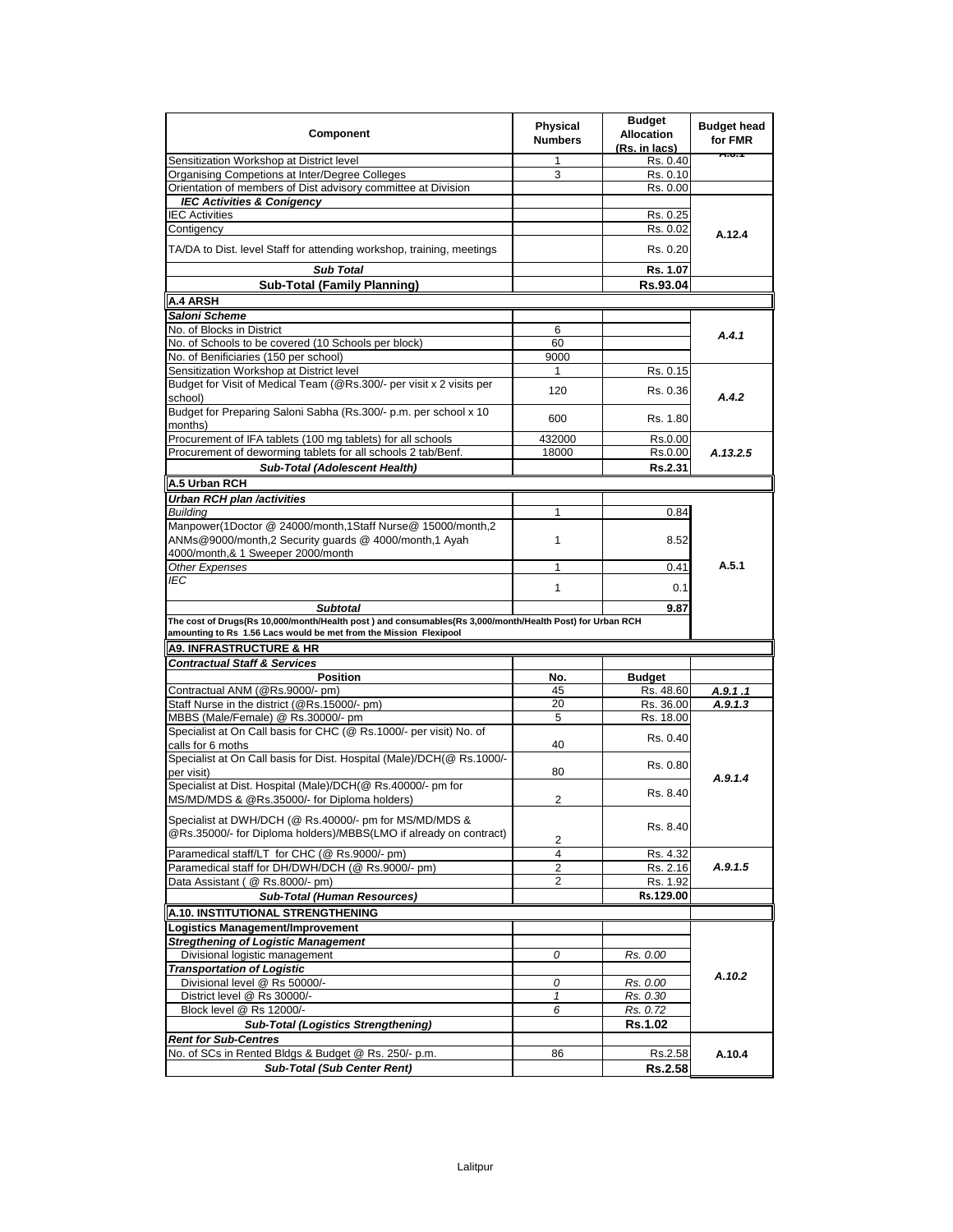| Component                                             | <b>Physical</b><br><b>Numbers</b> | <b>Budget</b><br><b>Allocation</b><br>(Rs. in lacs) | <b>Budget head</b><br>for FMR |
|-------------------------------------------------------|-----------------------------------|-----------------------------------------------------|-------------------------------|
| <b>A.11 TRAINING</b>                                  |                                   |                                                     |                               |
| <b>Training- Skill Birth Attendant</b>                |                                   |                                                     |                               |
| <b>Training at DWH/Combined Hosp</b>                  |                                   |                                                     |                               |
| Target at DWH                                         | 28                                |                                                     |                               |
| No. of Particpants per batch                          | 4                                 |                                                     |                               |
| No. of Batches                                        | 7                                 | Rs.7.73                                             |                               |
| New Site Stregthening at DWH                          | $\blacksquare$                    | Rs.0.00                                             |                               |
| Existing site stregthening                            |                                   | Rs.0.40                                             |                               |
| Sub-Total (DWH-SBA)                                   |                                   | Rs.8.13                                             |                               |
| Training at FRU/24X7                                  |                                   |                                                     | A.11.3.1                      |
| Name of the selected Training Site FRU/24X7           | $\Omega$                          |                                                     |                               |
| Target at FRU/24X7                                    | $\Omega$                          |                                                     |                               |
| No. of Particpants per batch                          | 0                                 |                                                     |                               |
| No. of Batches                                        | 0                                 | Rs.0.00                                             |                               |
| New Site Stregthening at FRU                          | Ĭ.                                | Rs.0.00                                             |                               |
| Existing site stregthening                            |                                   | Rs.0.00                                             |                               |
| Sub-Total (FRU-SBA)                                   |                                   | <b>Rs.0.00</b>                                      |                               |
| Sub-Total(SBA Training)                               |                                   | Rs.8.13                                             |                               |
| A.14 PROGRAM MANAGEMENT                               |                                   |                                                     |                               |
| Personal & Other Expense of Dist. PMU (Rs.94500/- pm) | 1                                 | Rs.11.34                                            | A.14.2                        |
| Operational Cost (Rs. 60000/- pm)                     | 1                                 | Rs.7.20                                             | A.14.4                        |
| <b>Sub-Total (Program Management)</b>                 |                                   | Rs.18.54                                            |                               |
| <b>Total for RCH Flexipool (Part A)</b>               |                                   | Rs.783.10                                           |                               |

| Part B = Mission Flexipadde concerted concerted concerted concerted concerted concerted |                                   |                                                     |                               |
|-----------------------------------------------------------------------------------------|-----------------------------------|-----------------------------------------------------|-------------------------------|
| Component                                                                               | <b>Physical</b><br><b>Numbers</b> | <b>Budget</b><br><b>Allocation</b><br>(Rs. in lacs) | <b>Budget head</b><br>for FMR |
| <b>ASHA Scheme:-</b>                                                                    |                                   |                                                     | B.1                           |
| Periodic Training for ASHAs                                                             |                                   |                                                     | B.1.1                         |
| <b>ASHA Support System</b>                                                              |                                   |                                                     |                               |
| Replenishment of ASHA Kits & Budget (@ Rs. 500/- per kit*2 for 95%<br>ASHA)             | 766                               | Rs.0.00                                             | B.1.2                         |
| Incentive to ASHAs (Average Rs.500/- p.m. for 85% ASHAs)                                | 685                               | Rs.41.10                                            | B.1.3                         |
| Award to ASHA (Rs.5000/- for 1 ASHA in each block)                                      | 6                                 | Rs.0.30                                             |                               |
| Annual ASHA Sammelan (Rs.250/- per ASHA for 60% ASHAs)                                  | 484                               | Rs.1.21                                             | B.1.1                         |
| Mobility to ASHAs (Rs.30/- per ASHA for 95% ASHAs)                                      | 766                               | Rs.2.76                                             |                               |
| Block level ASHA Payment Register (Rs.100/-per Register)                                | 6                                 | Rs.0.01                                             | B.18.3.2                      |
| Printing of Voucher Booklet for ASHA (Rs.25/-per Booklet)                               | 806                               | Rs.0.20                                             |                               |
| Budget ASHA Mentoring Group (Rs.10,000/- per District)                                  | Quarterly<br>Meeting              | Rs.0.10                                             | B.1.1                         |
| Sub-Total (ASHA Scheme):-                                                               |                                   | Rs.45.68                                            |                               |
| <b>Untied Grant to Facilities</b>                                                       |                                   |                                                     | <b>B.2</b>                    |
| No. of CHCs & Budget @ Rs.0.50 lacs per facility                                        | 4                                 | Rs.2.00                                             | B.2.1                         |
| No. of BPHCs & Budget @ Rs.0.50 lacs per facility                                       | $\overline{2}$                    | Rs.1.00                                             | B.2.2                         |
| No. of APHCs & Budget @ Rs.0.25 lacs per facility                                       | $\overline{23}$                   | Rs.5.75                                             | B.2.2                         |
| No. of Sub Centres & Budget @ Rs.0.10 lacs per facility                                 | 198                               | Rs.19.80                                            | B.2.3                         |
| No.of VHSCs                                                                             | 340                               | Rs 0.00                                             | B.2.4                         |
| No.of Revenue Villages & Budget @Rs.0.10 lacs per R.Village                             | 754                               | Rs.75.40                                            |                               |
| <b>Sub-Total (Untied Grants)</b>                                                        |                                   | Rs.103.95                                           |                               |
| <b>Annual Maintenance Grant to Facilities</b>                                           |                                   |                                                     | B.4                           |
| No. of CHCs & Budget @ Rs.1.0 lacs per facility                                         | $\overline{4}$                    | Rs.4.00                                             | B.4.1                         |
| No. of BPHCs & Budget @ Rs.1.0 lacs per facility                                        | $\overline{2}$                    | Rs.2.00                                             | B.4.2                         |
| No. of APHCs & Budget @ Rs.0.50 lacs per facility                                       | 23                                | Rs.11.50                                            |                               |
| No. of Sub Centres & Budget @ Rs.0.10 lacs per facility                                 | 112                               | Rs.11.20                                            | B.4.3                         |
| <b>Sub-Total (Annual Maintenance Grants)</b>                                            |                                   | Rs.28.70                                            |                               |
| <b>Funds to Rogi Kalyan Samitis</b>                                                     |                                   |                                                     | B.6                           |
| No. of District Hospitals & Funds @ Rs.5.0 lacs per facility                            | $\overline{2}$                    | Rs.10.00                                            | B.6.1                         |
| No. of CHCs & Funds @ Rs.1.0 lacs per facility                                          | $\overline{4}$                    | Rs.4.00                                             | B.6.2                         |
| No. of BPHCs & Funds @ Rs.1.0 lacs per facility                                         | 2                                 | Rs.2.00                                             | B.6.3                         |
| No. of APHCs & Funds @ Rs.1.00 lacs per facility                                        | 23                                | Rs.23.00                                            | B.6.4                         |
| <b>Sub-Total (Funds for RKS)</b>                                                        |                                   | Rs.39.00                                            |                               |
| <b>Operationalisation of District Drug Warehouses</b>                                   |                                   |                                                     |                               |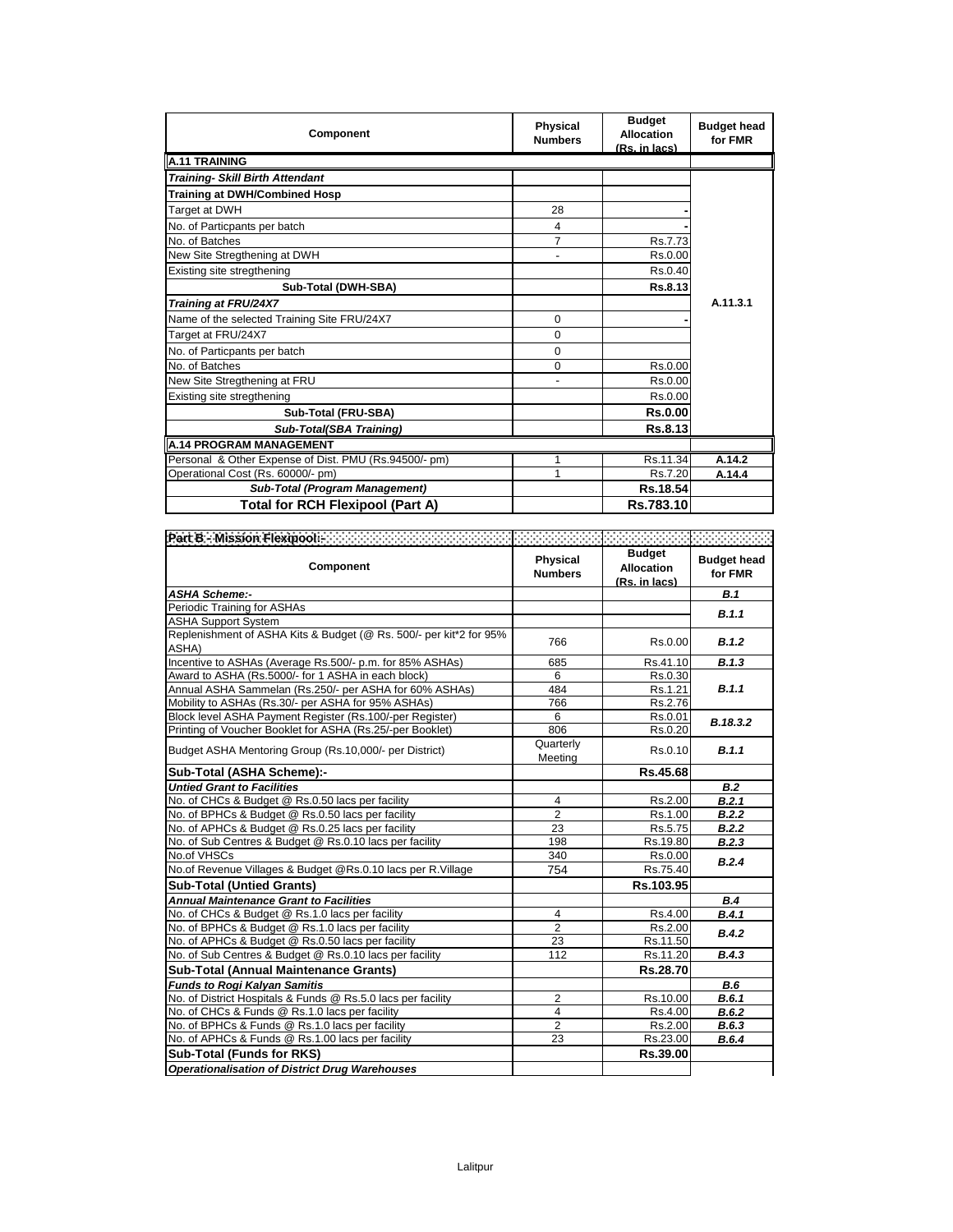| Contractual Staff (@Rs.2.94 lacs/yr)<br><b>B.21</b><br>Rs.2.94<br>1<br>Contingency Expenses (@Rs.2.0 lacs/yr)<br>$\mathbf{1}$<br>Rs.2.00<br>Sub-Total (Ope. of District Drug Warehouses)<br>Rs.4.94<br><b>Mobility Support to DWH &amp; District Combined Hospital</b><br><b>B.27.8</b><br>Mobility Support to DWH/DCH @Rs.18000/- Per month.<br>1<br>Rs.2.16<br>Sub-Total (Funds for Mobility Support to DWH & DCH)<br><b>Rs.2.16</b><br><b>Mobility Support for Monitoring &amp; Supervision.</b><br>Mobility Support to District Community Mobilizer (@Rs.800/-per day X)<br>1<br>Rs.0.77<br>8 days/month)<br>B.18.3.2<br>Mobility Support to District Account Manager (@Rs.800/-per day X 6<br>1<br>Rs.0.58<br>days/month)<br>Mobility Support to District Programme Manager (@Rs.800/-per day X<br>Rs.0.00<br>8 days/month)<br>Sub-Total(Mobility Support for Monit. & Supervision)<br><b>Rs.1.34</b><br><b>Supervision of ANM/ASHAs</b><br>B.18.3.2<br>Vehicle for Mobility @Rs.18000/-month/block<br>6<br>Rs.12.96<br>Rs.12.96<br>Sub-Total (Supervision of ANM/ASHAs)<br><b>Vehicle Support for Specialist</b><br><b>B.27.8</b><br>One Vehicle for 5 block level facility (@Rs.18000/-month)<br>Rs.2.16<br>1<br>Sub-Total (Vehicle Support for Specialist)<br><b>Rs.2.16</b><br>Diesel for Generator for District Hospitals<br><b>B.28</b><br>Diesel Support for generator (@Rs.1 lac per month)<br>2<br>Rs.24.00<br>Sub-Total (Diesel Support for District Hospital)<br>Rs.24.00<br>Diesel Support for Generator in Fully Functional CHC.<br>Diesel Support for Fully functional CHC (@Rs.35000/-per month)<br>4<br>Rs.16.80<br><b>B.28</b><br>Diesel Support for CHC functional in BPHC building (@Rs.13500/-per<br>$\overline{2}$<br>Rs.3.24<br>month)<br>Sub-Total (Diesel Support for fully functional CHCs)<br>Rs.20.04<br>Saas Bahu Sammelans (1 each at District)<br>B.7.1<br>No. of Sammellans & Budget (@Rs. 1.50 lac. Per District)<br>1<br>Rs.1.50<br>Rs.1.50<br>Sub-Total (Saas Bahu Sammelan)<br>Tehsil level Pradhan Sammelan<br>B.8.2<br>No. of Sammelans & Budget (@Rs.40,000 per Sammelan)<br>3<br>Rs.1.20<br>Sub-Total (Tehsil level Pradhan Sammelan)<br>Rs.1.20<br><b>Organization of Swasthya Mela</b><br><b>B.10.1</b><br>Organization of S.Mela @Rs.20000/- Mela/Month at each block.<br>6<br>Rs.14.40<br>Sub-Total (Swasthya Mela)<br>Rs.14.40<br><b>Concurrent Audit</b><br><b>B.27.5</b><br>Budget @ Rs. 4000/- per month for 12 months<br>Rs.0.48<br><b>Sub-Total (Concurrent Audit)</b><br><b>Rs.0.48</b><br><b>Health Management Information System (HMIS):-</b><br>Hiring of Vehicle for District HMIS Nodal Officer (@Rs.800/- Visit)<br>2<br>Rs.0.19<br>Mobility Support for Block HMIS Nodal Officer (@Rs.600/-month)<br>Rs.0.43<br>6<br>B.21<br>8<br>Internet Connectivity @Rs.400/- per month/computer<br>Rs.0.38<br>Consumables & Stationary for Computer, printer (Rs.400/-per<br>8<br>Rs.0.38<br>month/facility)<br>Sub-Total (HMIS)<br>Rs.1.39<br><b>Programme Management:-</b><br><b>Expenses at Additional Director level:-</b><br>Mobility @Rs.2500/-per District per Month.<br>0<br>Rs.0.00<br><b>B.27.6</b><br>Contingency Expenses @Rs.5000/- month.<br>0<br>Rs.0.00<br>Sub-Total (Exp.at Addl.Director level)-<br><b>Rs.0.00</b><br><b>Operational Cost for Block Project Management Unit</b><br>Honoraria to Block Data Assistant @Rs.8000/-Per Month<br>6<br>Rs.5.76<br>B.27.1<br>Communication support to Block Program Manager @Rs.500/-P.M.<br>6<br>Rs.0.36<br><b>Sub-Total (Operational Cost for BPMU)</b><br><b>Rs.6.12</b> | Component | <b>Physical</b><br><b>Numbers</b> | <b>Budget</b><br><b>Allocation</b><br>(Rs. in lacs) | <b>Budget head</b><br>for FMR |
|-------------------------------------------------------------------------------------------------------------------------------------------------------------------------------------------------------------------------------------------------------------------------------------------------------------------------------------------------------------------------------------------------------------------------------------------------------------------------------------------------------------------------------------------------------------------------------------------------------------------------------------------------------------------------------------------------------------------------------------------------------------------------------------------------------------------------------------------------------------------------------------------------------------------------------------------------------------------------------------------------------------------------------------------------------------------------------------------------------------------------------------------------------------------------------------------------------------------------------------------------------------------------------------------------------------------------------------------------------------------------------------------------------------------------------------------------------------------------------------------------------------------------------------------------------------------------------------------------------------------------------------------------------------------------------------------------------------------------------------------------------------------------------------------------------------------------------------------------------------------------------------------------------------------------------------------------------------------------------------------------------------------------------------------------------------------------------------------------------------------------------------------------------------------------------------------------------------------------------------------------------------------------------------------------------------------------------------------------------------------------------------------------------------------------------------------------------------------------------------------------------------------------------------------------------------------------------------------------------------------------------------------------------------------------------------------------------------------------------------------------------------------------------------------------------------------------------------------------------------------------------------------------------------------------------------------------------------------------------------------------------------------------------------------------------------------------------------------------------------------------------------------------------------------------------------------------------------------------------------------------------------------------------------------------------------------------------------------------------------------------------------------------------------------------------------------------------------------------------------------------------------------------------------------------------------------------------------------|-----------|-----------------------------------|-----------------------------------------------------|-------------------------------|
|                                                                                                                                                                                                                                                                                                                                                                                                                                                                                                                                                                                                                                                                                                                                                                                                                                                                                                                                                                                                                                                                                                                                                                                                                                                                                                                                                                                                                                                                                                                                                                                                                                                                                                                                                                                                                                                                                                                                                                                                                                                                                                                                                                                                                                                                                                                                                                                                                                                                                                                                                                                                                                                                                                                                                                                                                                                                                                                                                                                                                                                                                                                                                                                                                                                                                                                                                                                                                                                                                                                                                                                           |           |                                   |                                                     |                               |
|                                                                                                                                                                                                                                                                                                                                                                                                                                                                                                                                                                                                                                                                                                                                                                                                                                                                                                                                                                                                                                                                                                                                                                                                                                                                                                                                                                                                                                                                                                                                                                                                                                                                                                                                                                                                                                                                                                                                                                                                                                                                                                                                                                                                                                                                                                                                                                                                                                                                                                                                                                                                                                                                                                                                                                                                                                                                                                                                                                                                                                                                                                                                                                                                                                                                                                                                                                                                                                                                                                                                                                                           |           |                                   |                                                     |                               |
|                                                                                                                                                                                                                                                                                                                                                                                                                                                                                                                                                                                                                                                                                                                                                                                                                                                                                                                                                                                                                                                                                                                                                                                                                                                                                                                                                                                                                                                                                                                                                                                                                                                                                                                                                                                                                                                                                                                                                                                                                                                                                                                                                                                                                                                                                                                                                                                                                                                                                                                                                                                                                                                                                                                                                                                                                                                                                                                                                                                                                                                                                                                                                                                                                                                                                                                                                                                                                                                                                                                                                                                           |           |                                   |                                                     |                               |
|                                                                                                                                                                                                                                                                                                                                                                                                                                                                                                                                                                                                                                                                                                                                                                                                                                                                                                                                                                                                                                                                                                                                                                                                                                                                                                                                                                                                                                                                                                                                                                                                                                                                                                                                                                                                                                                                                                                                                                                                                                                                                                                                                                                                                                                                                                                                                                                                                                                                                                                                                                                                                                                                                                                                                                                                                                                                                                                                                                                                                                                                                                                                                                                                                                                                                                                                                                                                                                                                                                                                                                                           |           |                                   |                                                     |                               |
|                                                                                                                                                                                                                                                                                                                                                                                                                                                                                                                                                                                                                                                                                                                                                                                                                                                                                                                                                                                                                                                                                                                                                                                                                                                                                                                                                                                                                                                                                                                                                                                                                                                                                                                                                                                                                                                                                                                                                                                                                                                                                                                                                                                                                                                                                                                                                                                                                                                                                                                                                                                                                                                                                                                                                                                                                                                                                                                                                                                                                                                                                                                                                                                                                                                                                                                                                                                                                                                                                                                                                                                           |           |                                   |                                                     |                               |
|                                                                                                                                                                                                                                                                                                                                                                                                                                                                                                                                                                                                                                                                                                                                                                                                                                                                                                                                                                                                                                                                                                                                                                                                                                                                                                                                                                                                                                                                                                                                                                                                                                                                                                                                                                                                                                                                                                                                                                                                                                                                                                                                                                                                                                                                                                                                                                                                                                                                                                                                                                                                                                                                                                                                                                                                                                                                                                                                                                                                                                                                                                                                                                                                                                                                                                                                                                                                                                                                                                                                                                                           |           |                                   |                                                     |                               |
|                                                                                                                                                                                                                                                                                                                                                                                                                                                                                                                                                                                                                                                                                                                                                                                                                                                                                                                                                                                                                                                                                                                                                                                                                                                                                                                                                                                                                                                                                                                                                                                                                                                                                                                                                                                                                                                                                                                                                                                                                                                                                                                                                                                                                                                                                                                                                                                                                                                                                                                                                                                                                                                                                                                                                                                                                                                                                                                                                                                                                                                                                                                                                                                                                                                                                                                                                                                                                                                                                                                                                                                           |           |                                   |                                                     |                               |
|                                                                                                                                                                                                                                                                                                                                                                                                                                                                                                                                                                                                                                                                                                                                                                                                                                                                                                                                                                                                                                                                                                                                                                                                                                                                                                                                                                                                                                                                                                                                                                                                                                                                                                                                                                                                                                                                                                                                                                                                                                                                                                                                                                                                                                                                                                                                                                                                                                                                                                                                                                                                                                                                                                                                                                                                                                                                                                                                                                                                                                                                                                                                                                                                                                                                                                                                                                                                                                                                                                                                                                                           |           |                                   |                                                     |                               |
|                                                                                                                                                                                                                                                                                                                                                                                                                                                                                                                                                                                                                                                                                                                                                                                                                                                                                                                                                                                                                                                                                                                                                                                                                                                                                                                                                                                                                                                                                                                                                                                                                                                                                                                                                                                                                                                                                                                                                                                                                                                                                                                                                                                                                                                                                                                                                                                                                                                                                                                                                                                                                                                                                                                                                                                                                                                                                                                                                                                                                                                                                                                                                                                                                                                                                                                                                                                                                                                                                                                                                                                           |           |                                   |                                                     |                               |
|                                                                                                                                                                                                                                                                                                                                                                                                                                                                                                                                                                                                                                                                                                                                                                                                                                                                                                                                                                                                                                                                                                                                                                                                                                                                                                                                                                                                                                                                                                                                                                                                                                                                                                                                                                                                                                                                                                                                                                                                                                                                                                                                                                                                                                                                                                                                                                                                                                                                                                                                                                                                                                                                                                                                                                                                                                                                                                                                                                                                                                                                                                                                                                                                                                                                                                                                                                                                                                                                                                                                                                                           |           |                                   |                                                     |                               |
|                                                                                                                                                                                                                                                                                                                                                                                                                                                                                                                                                                                                                                                                                                                                                                                                                                                                                                                                                                                                                                                                                                                                                                                                                                                                                                                                                                                                                                                                                                                                                                                                                                                                                                                                                                                                                                                                                                                                                                                                                                                                                                                                                                                                                                                                                                                                                                                                                                                                                                                                                                                                                                                                                                                                                                                                                                                                                                                                                                                                                                                                                                                                                                                                                                                                                                                                                                                                                                                                                                                                                                                           |           |                                   |                                                     |                               |
|                                                                                                                                                                                                                                                                                                                                                                                                                                                                                                                                                                                                                                                                                                                                                                                                                                                                                                                                                                                                                                                                                                                                                                                                                                                                                                                                                                                                                                                                                                                                                                                                                                                                                                                                                                                                                                                                                                                                                                                                                                                                                                                                                                                                                                                                                                                                                                                                                                                                                                                                                                                                                                                                                                                                                                                                                                                                                                                                                                                                                                                                                                                                                                                                                                                                                                                                                                                                                                                                                                                                                                                           |           |                                   |                                                     |                               |
|                                                                                                                                                                                                                                                                                                                                                                                                                                                                                                                                                                                                                                                                                                                                                                                                                                                                                                                                                                                                                                                                                                                                                                                                                                                                                                                                                                                                                                                                                                                                                                                                                                                                                                                                                                                                                                                                                                                                                                                                                                                                                                                                                                                                                                                                                                                                                                                                                                                                                                                                                                                                                                                                                                                                                                                                                                                                                                                                                                                                                                                                                                                                                                                                                                                                                                                                                                                                                                                                                                                                                                                           |           |                                   |                                                     |                               |
|                                                                                                                                                                                                                                                                                                                                                                                                                                                                                                                                                                                                                                                                                                                                                                                                                                                                                                                                                                                                                                                                                                                                                                                                                                                                                                                                                                                                                                                                                                                                                                                                                                                                                                                                                                                                                                                                                                                                                                                                                                                                                                                                                                                                                                                                                                                                                                                                                                                                                                                                                                                                                                                                                                                                                                                                                                                                                                                                                                                                                                                                                                                                                                                                                                                                                                                                                                                                                                                                                                                                                                                           |           |                                   |                                                     |                               |
|                                                                                                                                                                                                                                                                                                                                                                                                                                                                                                                                                                                                                                                                                                                                                                                                                                                                                                                                                                                                                                                                                                                                                                                                                                                                                                                                                                                                                                                                                                                                                                                                                                                                                                                                                                                                                                                                                                                                                                                                                                                                                                                                                                                                                                                                                                                                                                                                                                                                                                                                                                                                                                                                                                                                                                                                                                                                                                                                                                                                                                                                                                                                                                                                                                                                                                                                                                                                                                                                                                                                                                                           |           |                                   |                                                     |                               |
|                                                                                                                                                                                                                                                                                                                                                                                                                                                                                                                                                                                                                                                                                                                                                                                                                                                                                                                                                                                                                                                                                                                                                                                                                                                                                                                                                                                                                                                                                                                                                                                                                                                                                                                                                                                                                                                                                                                                                                                                                                                                                                                                                                                                                                                                                                                                                                                                                                                                                                                                                                                                                                                                                                                                                                                                                                                                                                                                                                                                                                                                                                                                                                                                                                                                                                                                                                                                                                                                                                                                                                                           |           |                                   |                                                     |                               |
|                                                                                                                                                                                                                                                                                                                                                                                                                                                                                                                                                                                                                                                                                                                                                                                                                                                                                                                                                                                                                                                                                                                                                                                                                                                                                                                                                                                                                                                                                                                                                                                                                                                                                                                                                                                                                                                                                                                                                                                                                                                                                                                                                                                                                                                                                                                                                                                                                                                                                                                                                                                                                                                                                                                                                                                                                                                                                                                                                                                                                                                                                                                                                                                                                                                                                                                                                                                                                                                                                                                                                                                           |           |                                   |                                                     |                               |
|                                                                                                                                                                                                                                                                                                                                                                                                                                                                                                                                                                                                                                                                                                                                                                                                                                                                                                                                                                                                                                                                                                                                                                                                                                                                                                                                                                                                                                                                                                                                                                                                                                                                                                                                                                                                                                                                                                                                                                                                                                                                                                                                                                                                                                                                                                                                                                                                                                                                                                                                                                                                                                                                                                                                                                                                                                                                                                                                                                                                                                                                                                                                                                                                                                                                                                                                                                                                                                                                                                                                                                                           |           |                                   |                                                     |                               |
|                                                                                                                                                                                                                                                                                                                                                                                                                                                                                                                                                                                                                                                                                                                                                                                                                                                                                                                                                                                                                                                                                                                                                                                                                                                                                                                                                                                                                                                                                                                                                                                                                                                                                                                                                                                                                                                                                                                                                                                                                                                                                                                                                                                                                                                                                                                                                                                                                                                                                                                                                                                                                                                                                                                                                                                                                                                                                                                                                                                                                                                                                                                                                                                                                                                                                                                                                                                                                                                                                                                                                                                           |           |                                   |                                                     |                               |
|                                                                                                                                                                                                                                                                                                                                                                                                                                                                                                                                                                                                                                                                                                                                                                                                                                                                                                                                                                                                                                                                                                                                                                                                                                                                                                                                                                                                                                                                                                                                                                                                                                                                                                                                                                                                                                                                                                                                                                                                                                                                                                                                                                                                                                                                                                                                                                                                                                                                                                                                                                                                                                                                                                                                                                                                                                                                                                                                                                                                                                                                                                                                                                                                                                                                                                                                                                                                                                                                                                                                                                                           |           |                                   |                                                     |                               |
|                                                                                                                                                                                                                                                                                                                                                                                                                                                                                                                                                                                                                                                                                                                                                                                                                                                                                                                                                                                                                                                                                                                                                                                                                                                                                                                                                                                                                                                                                                                                                                                                                                                                                                                                                                                                                                                                                                                                                                                                                                                                                                                                                                                                                                                                                                                                                                                                                                                                                                                                                                                                                                                                                                                                                                                                                                                                                                                                                                                                                                                                                                                                                                                                                                                                                                                                                                                                                                                                                                                                                                                           |           |                                   |                                                     |                               |
|                                                                                                                                                                                                                                                                                                                                                                                                                                                                                                                                                                                                                                                                                                                                                                                                                                                                                                                                                                                                                                                                                                                                                                                                                                                                                                                                                                                                                                                                                                                                                                                                                                                                                                                                                                                                                                                                                                                                                                                                                                                                                                                                                                                                                                                                                                                                                                                                                                                                                                                                                                                                                                                                                                                                                                                                                                                                                                                                                                                                                                                                                                                                                                                                                                                                                                                                                                                                                                                                                                                                                                                           |           |                                   |                                                     |                               |
|                                                                                                                                                                                                                                                                                                                                                                                                                                                                                                                                                                                                                                                                                                                                                                                                                                                                                                                                                                                                                                                                                                                                                                                                                                                                                                                                                                                                                                                                                                                                                                                                                                                                                                                                                                                                                                                                                                                                                                                                                                                                                                                                                                                                                                                                                                                                                                                                                                                                                                                                                                                                                                                                                                                                                                                                                                                                                                                                                                                                                                                                                                                                                                                                                                                                                                                                                                                                                                                                                                                                                                                           |           |                                   |                                                     |                               |
|                                                                                                                                                                                                                                                                                                                                                                                                                                                                                                                                                                                                                                                                                                                                                                                                                                                                                                                                                                                                                                                                                                                                                                                                                                                                                                                                                                                                                                                                                                                                                                                                                                                                                                                                                                                                                                                                                                                                                                                                                                                                                                                                                                                                                                                                                                                                                                                                                                                                                                                                                                                                                                                                                                                                                                                                                                                                                                                                                                                                                                                                                                                                                                                                                                                                                                                                                                                                                                                                                                                                                                                           |           |                                   |                                                     |                               |
|                                                                                                                                                                                                                                                                                                                                                                                                                                                                                                                                                                                                                                                                                                                                                                                                                                                                                                                                                                                                                                                                                                                                                                                                                                                                                                                                                                                                                                                                                                                                                                                                                                                                                                                                                                                                                                                                                                                                                                                                                                                                                                                                                                                                                                                                                                                                                                                                                                                                                                                                                                                                                                                                                                                                                                                                                                                                                                                                                                                                                                                                                                                                                                                                                                                                                                                                                                                                                                                                                                                                                                                           |           |                                   |                                                     |                               |
|                                                                                                                                                                                                                                                                                                                                                                                                                                                                                                                                                                                                                                                                                                                                                                                                                                                                                                                                                                                                                                                                                                                                                                                                                                                                                                                                                                                                                                                                                                                                                                                                                                                                                                                                                                                                                                                                                                                                                                                                                                                                                                                                                                                                                                                                                                                                                                                                                                                                                                                                                                                                                                                                                                                                                                                                                                                                                                                                                                                                                                                                                                                                                                                                                                                                                                                                                                                                                                                                                                                                                                                           |           |                                   |                                                     |                               |
|                                                                                                                                                                                                                                                                                                                                                                                                                                                                                                                                                                                                                                                                                                                                                                                                                                                                                                                                                                                                                                                                                                                                                                                                                                                                                                                                                                                                                                                                                                                                                                                                                                                                                                                                                                                                                                                                                                                                                                                                                                                                                                                                                                                                                                                                                                                                                                                                                                                                                                                                                                                                                                                                                                                                                                                                                                                                                                                                                                                                                                                                                                                                                                                                                                                                                                                                                                                                                                                                                                                                                                                           |           |                                   |                                                     |                               |
|                                                                                                                                                                                                                                                                                                                                                                                                                                                                                                                                                                                                                                                                                                                                                                                                                                                                                                                                                                                                                                                                                                                                                                                                                                                                                                                                                                                                                                                                                                                                                                                                                                                                                                                                                                                                                                                                                                                                                                                                                                                                                                                                                                                                                                                                                                                                                                                                                                                                                                                                                                                                                                                                                                                                                                                                                                                                                                                                                                                                                                                                                                                                                                                                                                                                                                                                                                                                                                                                                                                                                                                           |           |                                   |                                                     |                               |
|                                                                                                                                                                                                                                                                                                                                                                                                                                                                                                                                                                                                                                                                                                                                                                                                                                                                                                                                                                                                                                                                                                                                                                                                                                                                                                                                                                                                                                                                                                                                                                                                                                                                                                                                                                                                                                                                                                                                                                                                                                                                                                                                                                                                                                                                                                                                                                                                                                                                                                                                                                                                                                                                                                                                                                                                                                                                                                                                                                                                                                                                                                                                                                                                                                                                                                                                                                                                                                                                                                                                                                                           |           |                                   |                                                     |                               |
|                                                                                                                                                                                                                                                                                                                                                                                                                                                                                                                                                                                                                                                                                                                                                                                                                                                                                                                                                                                                                                                                                                                                                                                                                                                                                                                                                                                                                                                                                                                                                                                                                                                                                                                                                                                                                                                                                                                                                                                                                                                                                                                                                                                                                                                                                                                                                                                                                                                                                                                                                                                                                                                                                                                                                                                                                                                                                                                                                                                                                                                                                                                                                                                                                                                                                                                                                                                                                                                                                                                                                                                           |           |                                   |                                                     |                               |
|                                                                                                                                                                                                                                                                                                                                                                                                                                                                                                                                                                                                                                                                                                                                                                                                                                                                                                                                                                                                                                                                                                                                                                                                                                                                                                                                                                                                                                                                                                                                                                                                                                                                                                                                                                                                                                                                                                                                                                                                                                                                                                                                                                                                                                                                                                                                                                                                                                                                                                                                                                                                                                                                                                                                                                                                                                                                                                                                                                                                                                                                                                                                                                                                                                                                                                                                                                                                                                                                                                                                                                                           |           |                                   |                                                     |                               |
|                                                                                                                                                                                                                                                                                                                                                                                                                                                                                                                                                                                                                                                                                                                                                                                                                                                                                                                                                                                                                                                                                                                                                                                                                                                                                                                                                                                                                                                                                                                                                                                                                                                                                                                                                                                                                                                                                                                                                                                                                                                                                                                                                                                                                                                                                                                                                                                                                                                                                                                                                                                                                                                                                                                                                                                                                                                                                                                                                                                                                                                                                                                                                                                                                                                                                                                                                                                                                                                                                                                                                                                           |           |                                   |                                                     |                               |
|                                                                                                                                                                                                                                                                                                                                                                                                                                                                                                                                                                                                                                                                                                                                                                                                                                                                                                                                                                                                                                                                                                                                                                                                                                                                                                                                                                                                                                                                                                                                                                                                                                                                                                                                                                                                                                                                                                                                                                                                                                                                                                                                                                                                                                                                                                                                                                                                                                                                                                                                                                                                                                                                                                                                                                                                                                                                                                                                                                                                                                                                                                                                                                                                                                                                                                                                                                                                                                                                                                                                                                                           |           |                                   |                                                     |                               |
|                                                                                                                                                                                                                                                                                                                                                                                                                                                                                                                                                                                                                                                                                                                                                                                                                                                                                                                                                                                                                                                                                                                                                                                                                                                                                                                                                                                                                                                                                                                                                                                                                                                                                                                                                                                                                                                                                                                                                                                                                                                                                                                                                                                                                                                                                                                                                                                                                                                                                                                                                                                                                                                                                                                                                                                                                                                                                                                                                                                                                                                                                                                                                                                                                                                                                                                                                                                                                                                                                                                                                                                           |           |                                   |                                                     |                               |
|                                                                                                                                                                                                                                                                                                                                                                                                                                                                                                                                                                                                                                                                                                                                                                                                                                                                                                                                                                                                                                                                                                                                                                                                                                                                                                                                                                                                                                                                                                                                                                                                                                                                                                                                                                                                                                                                                                                                                                                                                                                                                                                                                                                                                                                                                                                                                                                                                                                                                                                                                                                                                                                                                                                                                                                                                                                                                                                                                                                                                                                                                                                                                                                                                                                                                                                                                                                                                                                                                                                                                                                           |           |                                   |                                                     |                               |
|                                                                                                                                                                                                                                                                                                                                                                                                                                                                                                                                                                                                                                                                                                                                                                                                                                                                                                                                                                                                                                                                                                                                                                                                                                                                                                                                                                                                                                                                                                                                                                                                                                                                                                                                                                                                                                                                                                                                                                                                                                                                                                                                                                                                                                                                                                                                                                                                                                                                                                                                                                                                                                                                                                                                                                                                                                                                                                                                                                                                                                                                                                                                                                                                                                                                                                                                                                                                                                                                                                                                                                                           |           |                                   |                                                     |                               |
|                                                                                                                                                                                                                                                                                                                                                                                                                                                                                                                                                                                                                                                                                                                                                                                                                                                                                                                                                                                                                                                                                                                                                                                                                                                                                                                                                                                                                                                                                                                                                                                                                                                                                                                                                                                                                                                                                                                                                                                                                                                                                                                                                                                                                                                                                                                                                                                                                                                                                                                                                                                                                                                                                                                                                                                                                                                                                                                                                                                                                                                                                                                                                                                                                                                                                                                                                                                                                                                                                                                                                                                           |           |                                   |                                                     |                               |
|                                                                                                                                                                                                                                                                                                                                                                                                                                                                                                                                                                                                                                                                                                                                                                                                                                                                                                                                                                                                                                                                                                                                                                                                                                                                                                                                                                                                                                                                                                                                                                                                                                                                                                                                                                                                                                                                                                                                                                                                                                                                                                                                                                                                                                                                                                                                                                                                                                                                                                                                                                                                                                                                                                                                                                                                                                                                                                                                                                                                                                                                                                                                                                                                                                                                                                                                                                                                                                                                                                                                                                                           |           |                                   |                                                     |                               |
|                                                                                                                                                                                                                                                                                                                                                                                                                                                                                                                                                                                                                                                                                                                                                                                                                                                                                                                                                                                                                                                                                                                                                                                                                                                                                                                                                                                                                                                                                                                                                                                                                                                                                                                                                                                                                                                                                                                                                                                                                                                                                                                                                                                                                                                                                                                                                                                                                                                                                                                                                                                                                                                                                                                                                                                                                                                                                                                                                                                                                                                                                                                                                                                                                                                                                                                                                                                                                                                                                                                                                                                           |           |                                   |                                                     |                               |
|                                                                                                                                                                                                                                                                                                                                                                                                                                                                                                                                                                                                                                                                                                                                                                                                                                                                                                                                                                                                                                                                                                                                                                                                                                                                                                                                                                                                                                                                                                                                                                                                                                                                                                                                                                                                                                                                                                                                                                                                                                                                                                                                                                                                                                                                                                                                                                                                                                                                                                                                                                                                                                                                                                                                                                                                                                                                                                                                                                                                                                                                                                                                                                                                                                                                                                                                                                                                                                                                                                                                                                                           |           |                                   |                                                     |                               |
|                                                                                                                                                                                                                                                                                                                                                                                                                                                                                                                                                                                                                                                                                                                                                                                                                                                                                                                                                                                                                                                                                                                                                                                                                                                                                                                                                                                                                                                                                                                                                                                                                                                                                                                                                                                                                                                                                                                                                                                                                                                                                                                                                                                                                                                                                                                                                                                                                                                                                                                                                                                                                                                                                                                                                                                                                                                                                                                                                                                                                                                                                                                                                                                                                                                                                                                                                                                                                                                                                                                                                                                           |           |                                   |                                                     |                               |
|                                                                                                                                                                                                                                                                                                                                                                                                                                                                                                                                                                                                                                                                                                                                                                                                                                                                                                                                                                                                                                                                                                                                                                                                                                                                                                                                                                                                                                                                                                                                                                                                                                                                                                                                                                                                                                                                                                                                                                                                                                                                                                                                                                                                                                                                                                                                                                                                                                                                                                                                                                                                                                                                                                                                                                                                                                                                                                                                                                                                                                                                                                                                                                                                                                                                                                                                                                                                                                                                                                                                                                                           |           |                                   |                                                     |                               |
|                                                                                                                                                                                                                                                                                                                                                                                                                                                                                                                                                                                                                                                                                                                                                                                                                                                                                                                                                                                                                                                                                                                                                                                                                                                                                                                                                                                                                                                                                                                                                                                                                                                                                                                                                                                                                                                                                                                                                                                                                                                                                                                                                                                                                                                                                                                                                                                                                                                                                                                                                                                                                                                                                                                                                                                                                                                                                                                                                                                                                                                                                                                                                                                                                                                                                                                                                                                                                                                                                                                                                                                           |           |                                   |                                                     |                               |
|                                                                                                                                                                                                                                                                                                                                                                                                                                                                                                                                                                                                                                                                                                                                                                                                                                                                                                                                                                                                                                                                                                                                                                                                                                                                                                                                                                                                                                                                                                                                                                                                                                                                                                                                                                                                                                                                                                                                                                                                                                                                                                                                                                                                                                                                                                                                                                                                                                                                                                                                                                                                                                                                                                                                                                                                                                                                                                                                                                                                                                                                                                                                                                                                                                                                                                                                                                                                                                                                                                                                                                                           |           |                                   |                                                     |                               |
|                                                                                                                                                                                                                                                                                                                                                                                                                                                                                                                                                                                                                                                                                                                                                                                                                                                                                                                                                                                                                                                                                                                                                                                                                                                                                                                                                                                                                                                                                                                                                                                                                                                                                                                                                                                                                                                                                                                                                                                                                                                                                                                                                                                                                                                                                                                                                                                                                                                                                                                                                                                                                                                                                                                                                                                                                                                                                                                                                                                                                                                                                                                                                                                                                                                                                                                                                                                                                                                                                                                                                                                           |           |                                   |                                                     |                               |
|                                                                                                                                                                                                                                                                                                                                                                                                                                                                                                                                                                                                                                                                                                                                                                                                                                                                                                                                                                                                                                                                                                                                                                                                                                                                                                                                                                                                                                                                                                                                                                                                                                                                                                                                                                                                                                                                                                                                                                                                                                                                                                                                                                                                                                                                                                                                                                                                                                                                                                                                                                                                                                                                                                                                                                                                                                                                                                                                                                                                                                                                                                                                                                                                                                                                                                                                                                                                                                                                                                                                                                                           |           |                                   |                                                     |                               |
|                                                                                                                                                                                                                                                                                                                                                                                                                                                                                                                                                                                                                                                                                                                                                                                                                                                                                                                                                                                                                                                                                                                                                                                                                                                                                                                                                                                                                                                                                                                                                                                                                                                                                                                                                                                                                                                                                                                                                                                                                                                                                                                                                                                                                                                                                                                                                                                                                                                                                                                                                                                                                                                                                                                                                                                                                                                                                                                                                                                                                                                                                                                                                                                                                                                                                                                                                                                                                                                                                                                                                                                           |           |                                   |                                                     |                               |
|                                                                                                                                                                                                                                                                                                                                                                                                                                                                                                                                                                                                                                                                                                                                                                                                                                                                                                                                                                                                                                                                                                                                                                                                                                                                                                                                                                                                                                                                                                                                                                                                                                                                                                                                                                                                                                                                                                                                                                                                                                                                                                                                                                                                                                                                                                                                                                                                                                                                                                                                                                                                                                                                                                                                                                                                                                                                                                                                                                                                                                                                                                                                                                                                                                                                                                                                                                                                                                                                                                                                                                                           |           |                                   |                                                     |                               |
|                                                                                                                                                                                                                                                                                                                                                                                                                                                                                                                                                                                                                                                                                                                                                                                                                                                                                                                                                                                                                                                                                                                                                                                                                                                                                                                                                                                                                                                                                                                                                                                                                                                                                                                                                                                                                                                                                                                                                                                                                                                                                                                                                                                                                                                                                                                                                                                                                                                                                                                                                                                                                                                                                                                                                                                                                                                                                                                                                                                                                                                                                                                                                                                                                                                                                                                                                                                                                                                                                                                                                                                           |           |                                   |                                                     |                               |
|                                                                                                                                                                                                                                                                                                                                                                                                                                                                                                                                                                                                                                                                                                                                                                                                                                                                                                                                                                                                                                                                                                                                                                                                                                                                                                                                                                                                                                                                                                                                                                                                                                                                                                                                                                                                                                                                                                                                                                                                                                                                                                                                                                                                                                                                                                                                                                                                                                                                                                                                                                                                                                                                                                                                                                                                                                                                                                                                                                                                                                                                                                                                                                                                                                                                                                                                                                                                                                                                                                                                                                                           |           |                                   |                                                     |                               |
|                                                                                                                                                                                                                                                                                                                                                                                                                                                                                                                                                                                                                                                                                                                                                                                                                                                                                                                                                                                                                                                                                                                                                                                                                                                                                                                                                                                                                                                                                                                                                                                                                                                                                                                                                                                                                                                                                                                                                                                                                                                                                                                                                                                                                                                                                                                                                                                                                                                                                                                                                                                                                                                                                                                                                                                                                                                                                                                                                                                                                                                                                                                                                                                                                                                                                                                                                                                                                                                                                                                                                                                           |           |                                   |                                                     |                               |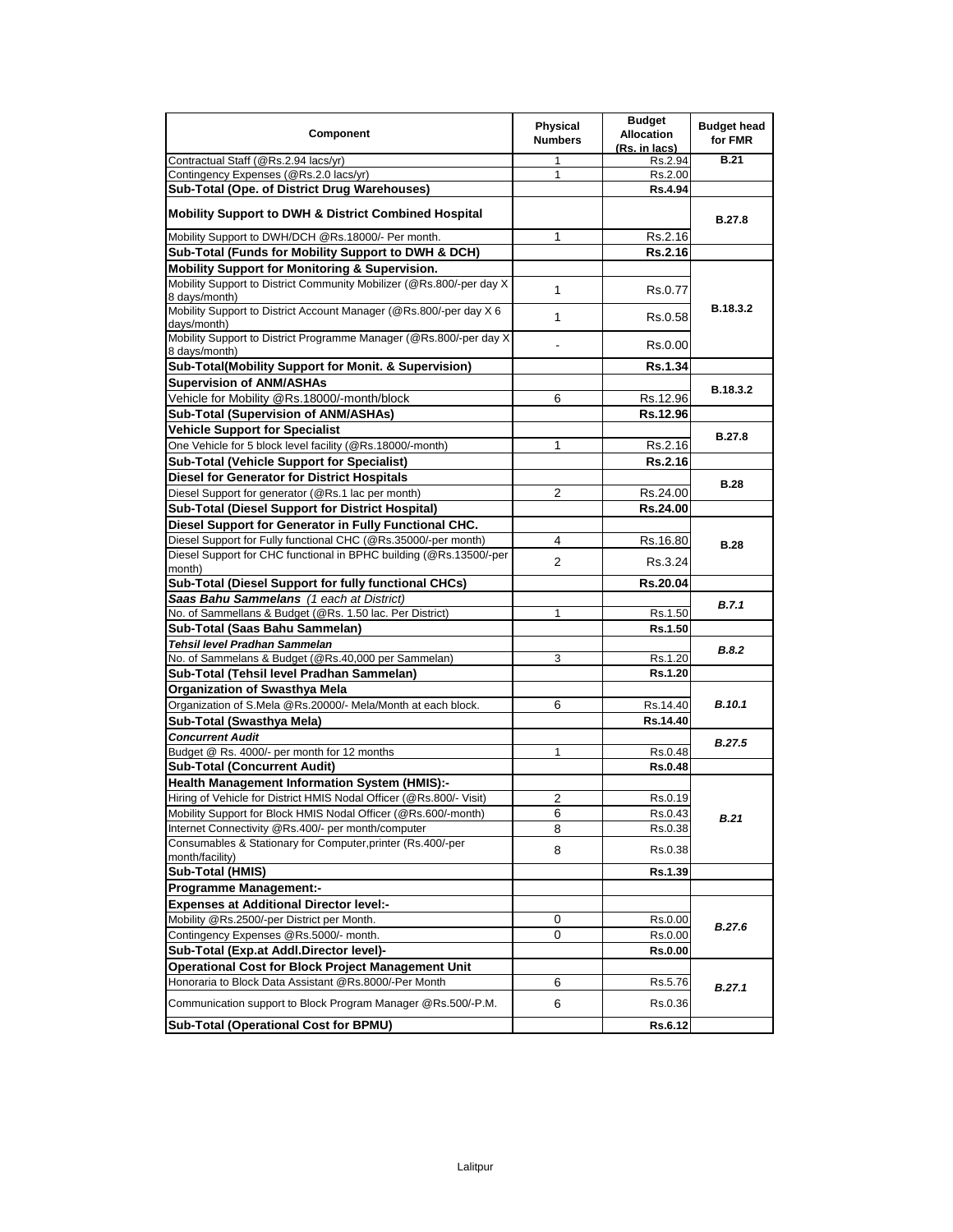| Component                                                                                       | <b>Physical</b><br><b>Numbers</b> | <b>Budget</b><br>Allocation<br>(Rs. in lacs) | <b>Budget head</b><br>for FMR |
|-------------------------------------------------------------------------------------------------|-----------------------------------|----------------------------------------------|-------------------------------|
| <b>Provision of Contractual Staff (AYUSH)</b>                                                   |                                   |                                              |                               |
| <b>Position</b>                                                                                 | No.                               | <b>Budget</b>                                |                               |
| ISM Lady Doctors (@ Rs.24,000/- per month)                                                      | 9                                 | Rs.29.28                                     | B.14.4                        |
| AYUSH Doctors (@ Rs.24,000/- per month)                                                         | 4                                 |                                              |                               |
| AYUSH Pharmacists (@ Rs.9,000/- per month)                                                      | 10                                | Rs.7.65                                      | B.14.1                        |
| Sub-Total (Contractual Staff - AYUSH)                                                           |                                   | Rs.36.93                                     |                               |
| Integrated Skill Refresher Training for ANM & LHV.                                              |                                   |                                              |                               |
| Total Work load for the year                                                                    | 128                               |                                              | B.16.3.1                      |
| Total no. of Proposed Batches & Budget @Rs.165950/- per batch.                                  | 8                                 | Rs. 13.28                                    |                               |
| Sub-Total (Integrated skill training for ANM/LHV)                                               |                                   | Rs.13.28                                     |                               |
| Infrastructure & Manpower for UIP                                                               |                                   |                                              |                               |
| Mobile Workshop at Regional Depot @Rs.4 Lac.                                                    | 0                                 | Rs.0.00                                      |                               |
| Renovation & Electrification of WIC/WIF                                                         | 0                                 | Rs.0.00                                      |                               |
| Expansion of Cold Chain Store at Regional/Divisional Depo                                       | 0                                 | Rs.0.00                                      | B.26.5                        |
| Expansion of Cold Chain Workshop @Rs.50000/-year/District.                                      |                                   | Rs.0.50                                      |                               |
| Mobility Support to Block (1 Vehicle @Rs.800/-per block for 6 days in<br>a month for 12 months) | 6                                 | Rs.3.46                                      |                               |
| IVRS System for Tracking of Beneficiaries.                                                      | 0                                 | Rs.0.00                                      | B.18.3.2                      |
| Sub - Total (Infrasturcture & Manpower for UIP)                                                 |                                   | Rs.3.96                                      |                               |
|                                                                                                 |                                   |                                              |                               |
| Total for Mission Flexipool (Part B)                                                            |                                   | Rs.364.18                                    |                               |

**Budget** 

| SI. | Component                                                                                                                                                                                                                                                                           | <b>Physical</b><br><b>Numbers</b> | <b>Budget</b><br><b>Allocation</b><br>(Rs. in lacs) |
|-----|-------------------------------------------------------------------------------------------------------------------------------------------------------------------------------------------------------------------------------------------------------------------------------------|-----------------------------------|-----------------------------------------------------|
|     | Routine Immunization (Part C) And All Antichter State Inc.                                                                                                                                                                                                                          |                                   |                                                     |
|     | Total Number of Immunization Sessions to be organized in the District                                                                                                                                                                                                               | 9900<br>Sessions/Year             |                                                     |
|     | Mobility support for supervision: Supervisory visits by district level<br>officers for monitoring and supervision of RI @ Rs 50000 /District for<br>district level officers (this includes POL and maintenance) per year                                                            | 1                                 | Rs.0.50                                             |
|     | Alternate Vaccine delivery @ Rs 50/- sessionx 3 months(April-June)<br>+2 Vehicles /Blocks for 8 days /month for 9 months (July-March 10)                                                                                                                                            | 9900<br>Sessions/Year             | Rs.4.95                                             |
|     | Focus on Urban slum & underserved areasHiring an ANM @<br>Rs.300/session for four sessions/month/slum of 10000 population and<br>Rs.200/- per month as contingency per slum of i.e. total expense of<br>Rs. 1400/- per month per slum of 10000 population                           | 0 Sessions/Year                   | Rs.0.00                                             |
|     | Mobilization of children by ASHA /RI Mobilizer @ Rs 150/- per session                                                                                                                                                                                                               | 9900<br>Sessions/Year             | Rs.14.85                                            |
|     | Support for Computer Assistant for RI reporting (with annual<br>increment of 10% wef from 2010-11Districts @ Rs 8000-10,000 p.m                                                                                                                                                     | 1                                 | Rs.1.06                                             |
|     | Printing and dissemination of tally sheets, monitoring forms, etc. @<br>Rs 1 /beneficiary                                                                                                                                                                                           | 38800<br><b>Benefiaceries</b>     | Rs.0.39                                             |
|     | Quarterly Review & feedback meeting exclusive for RI at district level<br>with one Block MOIC, ICDS CDPO and other stakeholders<br>stakeholders @ Rs 100/- per participant for meeting expenses (lunch,<br>organizational expenses)                                                 | 18                                | Rs.0.07                                             |
|     | Quarterly Review Meetings at Block level Quarterly Review &<br>feedback meeting for exclusive for RI at Block level @Rs 50/-ppas<br>honorarium for ASHA (travel) and Rs 25 /-person at the disposal of<br>MOIC for meeting expenses (refreshments, stationary and Misc<br>expences) | 1021                              | Rs.1.32                                             |
|     | District level orientation training for 2 days of ANM, Multipurpose<br>Health worker @ Rs67300/batch with 20 participants in each batch                                                                                                                                             | 2 Batch                           | Rs.1.35                                             |
|     | One day cold chain handelers training for block level cold chain<br>handlers @ Rs. 26,000 per batch and Rs 3000 for Observer<br>nominated by State                                                                                                                                  | 1Batch                            | Rs.0.29                                             |
|     | One day Training of block level data handlers by DIO and District<br>Cold chain Officer to train about the reporting formats of Immunization<br>and NRHM Rs 300/Participant/Block                                                                                                   | 6                                 | Rs.0.02                                             |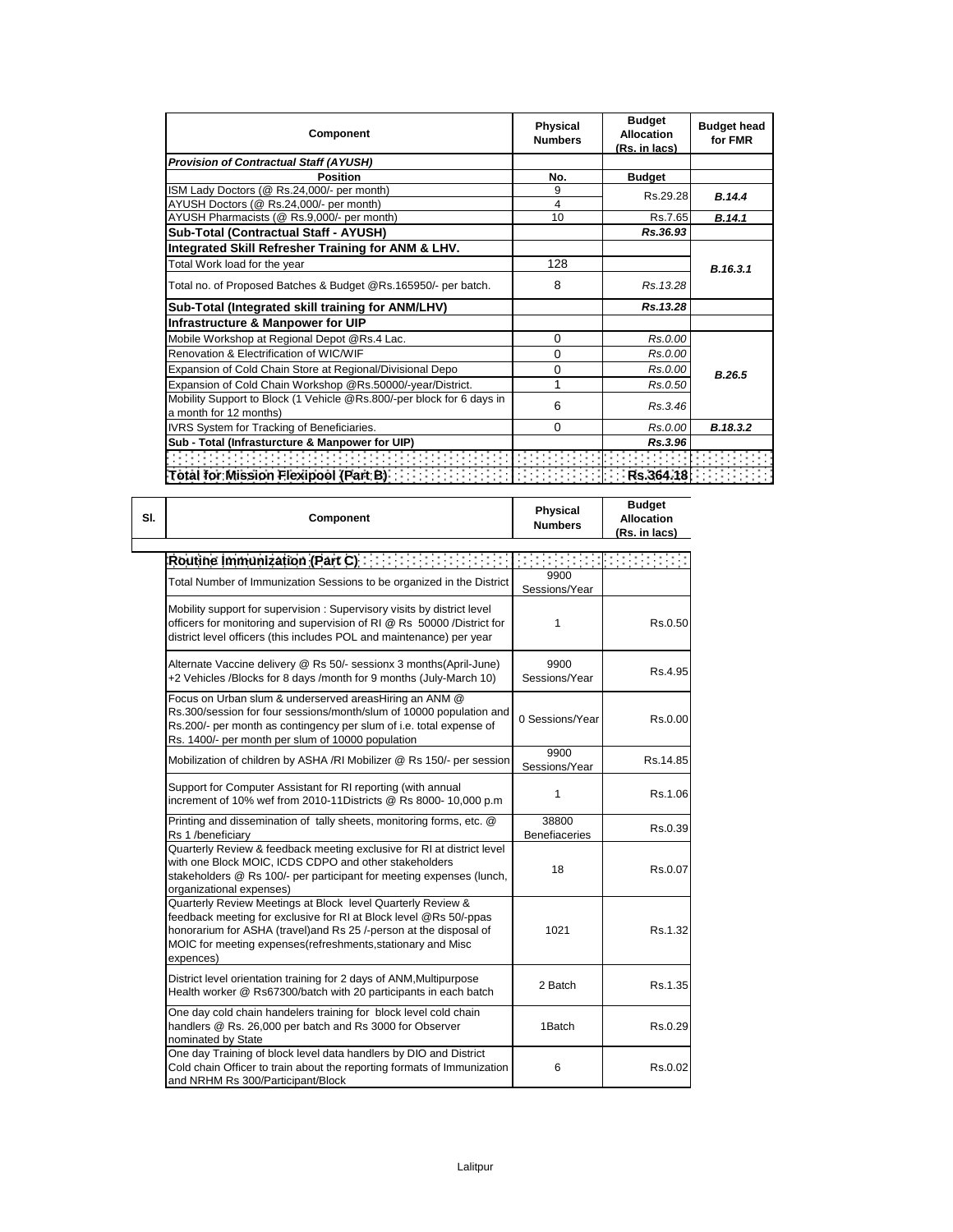| Component                                                                                                                                                           | Physical<br><b>Numbers</b>    | <b>Budget</b><br><b>Allocation</b><br>(Rs. in lacs) | <b>Budget head</b><br>for FMR |
|---------------------------------------------------------------------------------------------------------------------------------------------------------------------|-------------------------------|-----------------------------------------------------|-------------------------------|
| Microplanning at SC levelRs 100/- per subcentre (meeting at block<br>level. logistic)                                                                               | 198                           | Rs.0.20                                             |                               |
| Microplanning at Block & District levelFor consolidation of microplan<br>at PHC/CHC level @ Rs 1000/- block & at district level @ Rs 2000/-<br>per district         | 1District & 6<br><b>Block</b> | Rs.0.08                                             |                               |
| Consumables for computer including provision for internet access for<br>RIMSRs 400/- Month / Districts                                                              | 1                             | Rs.0.05                                             |                               |
| Red/Black Plastic bags etc, 2 bags per session @ Rs. 2/Bag                                                                                                          | 9900<br>Sessions/Year         | Rs.0.50                                             |                               |
| Purchase of Bleach/Hypochlorite solution Rs. 500/vaccine storage<br>point/year X 1000 vaccine storage points                                                        | 7 Vaccine<br>storage points   | Rs.0.04                                             |                               |
| Purchase of Twin bucket Rs 400 per PHC/CHC per year                                                                                                                 | 7 Vaccine<br>storage points   | Rs.0.03                                             |                               |
| Funds for purchase of small polythene zipper bags to keep vaccines<br>in the vaccine carriers Rs. 0.5/polythene bag X total number of<br>sessions/year +10% wastage | 9900<br>Sessions/Year         | Rs.0.05                                             |                               |
| Funds for preparing disposal pit for disposal of sharp immunization<br>waste. Rs. 3500/pit X 500 vaccine storage points                                             | 3 Pits                        | Rs.0.12                                             |                               |
| <b>RI</b> subtotal                                                                                                                                                  |                               | Rs.25.87                                            |                               |
| <b>Cold Chain maintenance</b>                                                                                                                                       |                               |                                                     |                               |
| Cold chain maintenance@Rs 500/Block & Rs 10,000/District/Year                                                                                                       | 1District & 6<br><b>Block</b> | Rs.0.08                                             |                               |
| POL for vaccine delivery from State to District and from district to<br>PHC/CHCs@ Rs. 100000/- district/Year )                                                      | 1District                     | Rs.1.00                                             |                               |
| <b>Subtotal Cold Chain</b>                                                                                                                                          |                               | Rs.1.08                                             |                               |
| Sub Total (Part C)                                                                                                                                                  |                               | Rs.26.95                                            |                               |

|              | Part D - National Program                        |                                   |                                                     |                               |
|--------------|--------------------------------------------------|-----------------------------------|-----------------------------------------------------|-------------------------------|
| 1. NPCB      |                                                  |                                   |                                                     |                               |
| SI.          | Component                                        | <b>Physical</b><br><b>Numbers</b> | <b>Budget</b><br><b>Allocation</b><br>(Rs. in lacs) | <b>Budget Head</b><br>for FMR |
| 1.1          | Govt Sector 30% of Tot. Trgt @531/cat.oprt.(IOL) | 1187                              | 630297                                              |                               |
| 1.2          | NGO Sector 20% of Tot Trgt @ 656/Cat. Oprt.(IOL) | 791                               | 518896                                              |                               |
| 1.3          | Pvt. Sector 50% of Tot trgt.                     | 1979                              | $\Omega$                                            |                               |
|              | <b>Sub Total</b>                                 | 3957                              | 1149193                                             |                               |
| $\mathbf{2}$ | SES (Free Spec. to Children) @ of 100/-Spec      | 412                               | $\Omega$                                            |                               |
| 3            | Vision Centre @ 50,000/Centre Equipment          |                                   |                                                     |                               |
| 4            | Operations other than Cataract                   | 65                                | 65000                                               |                               |
| 5            | Eye Collection @ 500/Cornea.                     |                                   | $\Omega$                                            |                               |
|              | Total allocated for the District in Rs.          |                                   | 1214193                                             |                               |
|              | 2. RNTCP(GFATM)                                  |                                   |                                                     |                               |
| SI.          | Component                                        | <b>Physical</b><br><b>Numbers</b> | <b>Budget</b><br><b>Allocation</b><br>(Rs. in lacs) | <b>Budget Head</b><br>for FMR |
|              | <b>1 CIVIL WORKS</b>                             |                                   | 48100                                               |                               |
|              | 2 LABORATORY MATERIALS                           |                                   | 150400                                              |                               |
|              | 3 HONERARIUM                                     |                                   | 218663                                              |                               |
|              | 4 IEC/PUBLICITY                                  |                                   | 166400                                              |                               |
|              | 5 EQUIPMENT MAINTENANCE<br>6 TRAINING            |                                   | 56400<br>87515                                      |                               |
|              | 7 POL & VEHICLE MAINTENANCE                      |                                   | 140000                                              |                               |
|              | <b>8 VEHICLE HIRING CHARGES</b>                  |                                   | 125500                                              |                               |
|              | 9 NGO/PP SUPPORT                                 |                                   | 131400                                              |                               |
|              | 10 MISCELLANEOUS EXPENSES                        |                                   | 119000                                              |                               |
|              | 11 CONTRACTUAL SERVICES                          |                                   | 1224000                                             |                               |
|              | 12 PRINTING                                      |                                   | 76500                                               |                               |
|              | 13 RESEARCH & STUDIES                            |                                   |                                                     |                               |
|              | <b>14 MEDICAL COLLEGES</b>                       |                                   |                                                     |                               |
|              | <b>15 PROCUREMENT OF VEHICLES</b>                |                                   | $\mathbf 0$                                         |                               |
|              | <b>16 PROCUREMENT OF EQUIPMENT</b>               |                                   |                                                     |                               |
|              | Sub-TOTAL                                        |                                   | 2543878                                             |                               |
|              | <b>Grand Total</b>                               |                                   | 2543878                                             |                               |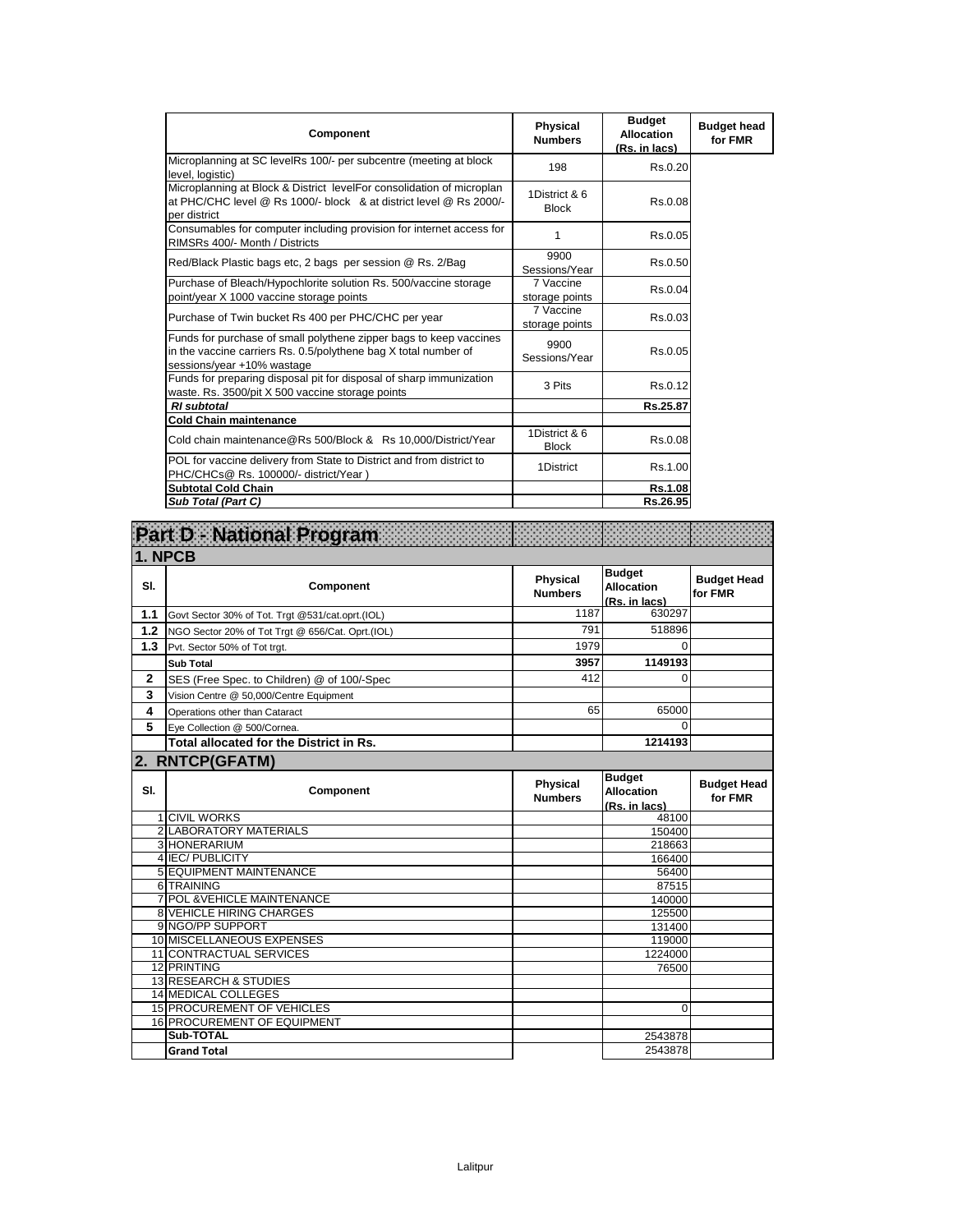|                | Component                                                                                    | <b>Physical</b><br><b>Numbers</b> | <b>Budget</b><br><b>Allocation</b><br>(Rs. in lacs) | <b>Budget head</b><br>for FMR |
|----------------|----------------------------------------------------------------------------------------------|-----------------------------------|-----------------------------------------------------|-------------------------------|
| 3. NLEP        |                                                                                              |                                   |                                                     |                               |
|                | <b>Activities</b>                                                                            | Physical<br><b>Targets</b>        | <b>Financial</b>                                    |                               |
|                |                                                                                              |                                   | <b>Allocation</b>                                   |                               |
|                | 1 Contractual Services- Driver                                                               |                                   |                                                     |                               |
|                | Remuneration @ Rs. 7,000/= P.M.                                                              | 1                                 | 84000                                               |                               |
|                | Sub total                                                                                    |                                   | 84000                                               |                               |
| $\mathbf{2}$   | <b>Office Maintenance</b>                                                                    |                                   |                                                     |                               |
|                | Telephone/Fax/Internet @ Rs. 15,000/= P.A.                                                   |                                   | 15000                                               |                               |
|                | Office Operation & Maintenance @ Rs. 18,000/= P.A.                                           |                                   | 18000                                               |                               |
|                | Consum-ables Stationery @ Rs. 24,000 P.A.                                                    |                                   | 24000                                               |                               |
|                | Maintenance of Office Equipment & Furniture etc.                                             |                                   | 15000                                               |                               |
|                | Sub total                                                                                    |                                   | 72000                                               |                               |
|                | 3 Mobility-                                                                                  |                                   |                                                     |                               |
|                | Vehicle operation / hiring of 1 Vehicle @ Rs 75000 P.A.                                      |                                   | 75000                                               |                               |
|                | Sub total                                                                                    |                                   | 75000                                               |                               |
| $\overline{4}$ | <b>Training</b>                                                                              |                                   |                                                     |                               |
|                | 4 Days' Training of newly recruited Medical Officers @ Rs 28,000 per<br>batch of 30 trainees | 12                                | 11200                                               |                               |
|                | 3 Days' Training of newly recruited Health Workers @ Rs 24,000 per<br>batch of 30 trainees   | 0                                 | 0                                                   |                               |
|                | 2 Days' Refresher Training of Medical Officers @ Rs 16,000 per<br>batch of 30 trainees       | 30                                |                                                     |                               |
|                | 2 Days' Refresher Training of Health Workers @ Rs 16,000 per                                 |                                   | 48000                                               |                               |
|                | batch of 30 trainees<br>Sub total                                                            | 60                                | 59200                                               |                               |
|                | 5 Procurement                                                                                |                                   |                                                     |                               |
|                | Supportive medicines and other items for patients @ Rs39 per patient                         |                                   |                                                     |                               |
|                | under treatment                                                                              |                                   | 3600                                                |                               |
|                | Splints, Crutches, Items for Deformity Patients Rs. 15/= per patient<br>under treatment      |                                   | 2000                                                |                               |
|                | Patient Welfare Rs. 26/= per patient under treatment                                         |                                   | 2400                                                |                               |
|                | Printing of forms @ Rs. 39/= per patient under treatment                                     |                                   | 3600                                                |                               |
|                | Sub total                                                                                    |                                   | 11600                                               |                               |
|                | 6 IEC Activities                                                                             |                                   |                                                     |                               |
|                | Rallies @ Rs. 5,000/= each                                                                   | 2                                 | 10000                                               |                               |
|                | School Quiz @ Rs. 1000/= each                                                                | 10                                | 10000                                               |                               |
|                | IPC workshops of ASHA @ Rs. 5000/= each                                                      | $\overline{2}$                    | 10000                                               |                               |
|                | Health Mela in local festivals, Melas etc. @ Rs. 5,000/= each                                |                                   | 5000                                                |                               |
|                | Sub total                                                                                    |                                   | 35000                                               |                               |
|                | 7 Urban Leprosy Project                                                                      |                                   |                                                     |                               |
|                | <b>Supportive Medicines</b>                                                                  |                                   | 9000                                                |                               |
|                | Monitoring & Supervision                                                                     |                                   | 6000                                                |                               |
|                | MDT delivery & follow-up services                                                            |                                   | 11300                                               |                               |
|                | Sub total                                                                                    |                                   | 26300                                               |                               |
|                | 8 Incentive to Ashas                                                                         |                                   | 9900                                                |                               |
|                | 9 Review Meetings                                                                            |                                   | 18000                                               |                               |
|                | 10 Disability Prevention & Medical Rehabilitation                                            |                                   |                                                     |                               |
|                | Screening Camp for selection of RCS patients<br>Screening Camp - miscellaneous expenses      |                                   | 0                                                   |                               |
|                | Screening Camp- Self Care Kits & patient Welfare items                                       |                                   | 0                                                   |                               |
|                | Sub total                                                                                    |                                   | 0                                                   |                               |
|                |                                                                                              |                                   | 0                                                   |                               |
|                | 11 Cash Assistance<br>Cash assistance- POL for Vehicle                                       |                                   |                                                     |                               |
|                | Cash assistance- TA DA for Leprosy Staff                                                     |                                   | 10000<br>30000                                      |                               |
|                | Sub total                                                                                    |                                   | 40000                                               |                               |
|                | <b>Grand Total</b>                                                                           |                                   | 431000                                              |                               |
|                |                                                                                              |                                   |                                                     |                               |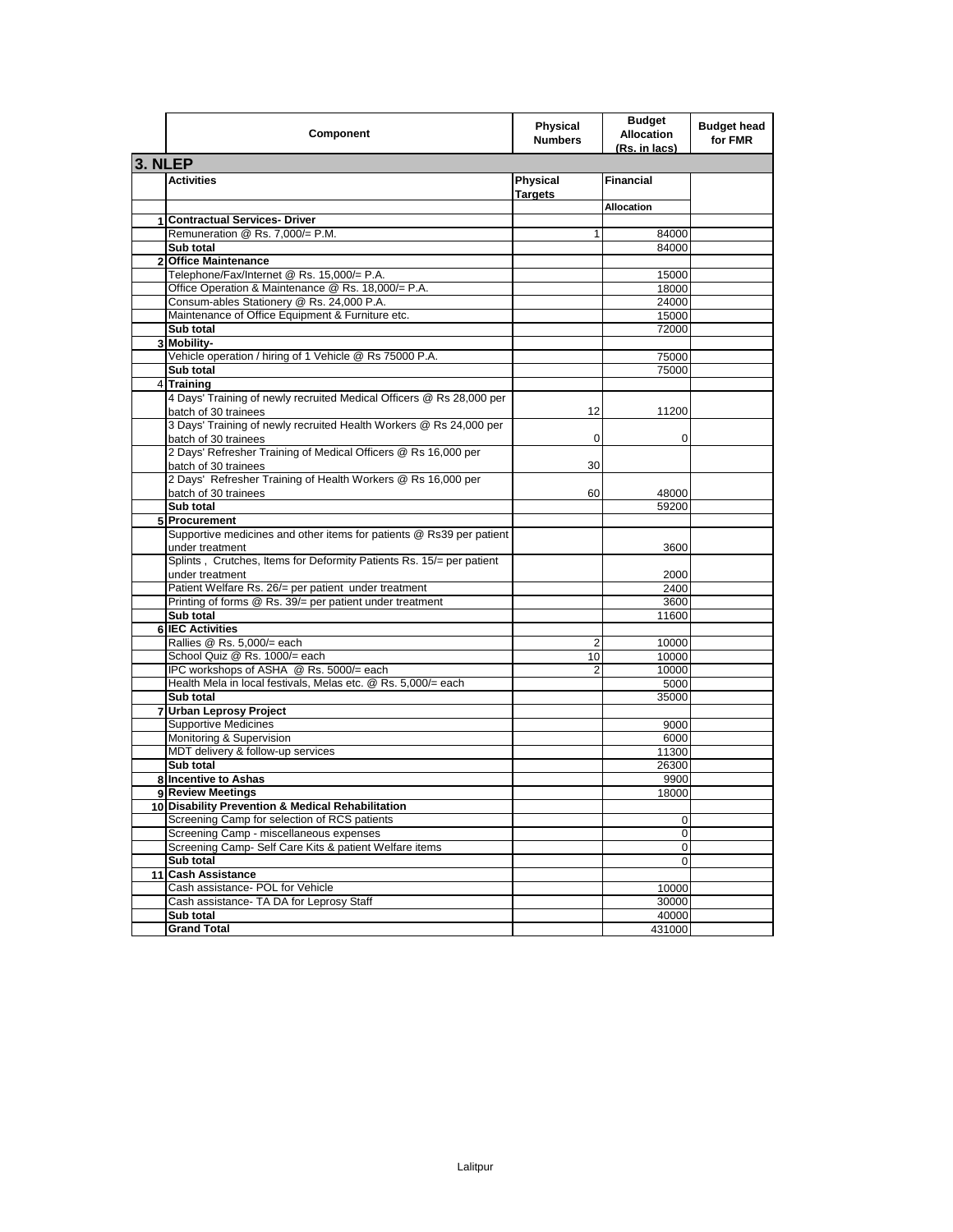|            | Component                                                                              | Physical<br><b>Numbers</b> | <b>Budget</b><br><b>Allocation</b><br>(Rs. in lacs) | <b>Budget head</b><br>for FMR |
|------------|----------------------------------------------------------------------------------------|----------------------------|-----------------------------------------------------|-------------------------------|
|            | 4. NVBDCP                                                                              |                            |                                                     |                               |
| S1.<br>No. | <b>Activity Proposed</b>                                                               | Physical<br><b>Numbers</b> | <b>Budget</b><br>Allocation (Rs.<br>In lacs)        | <b>Budget head</b><br>for FMR |
|            | 1 DBS (Domestic Budgetary Support)                                                     |                            |                                                     |                               |
|            | 1.1 Malaria                                                                            |                            |                                                     |                               |
|            | Incentive to ASHA                                                                      |                            |                                                     |                               |
|            | Training                                                                               |                            |                                                     |                               |
|            | Monitoring & Supervision                                                               |                            | 45000                                               |                               |
|            | BCC/IEC Anti Malaria Month                                                             |                            | 40000                                               |                               |
|            | Malaria: Total                                                                         |                            | 85000                                               |                               |
|            | 1.2 Elimination of Lymphatic Filarisis                                                 |                            |                                                     |                               |
|            | Training of MO's                                                                       |                            |                                                     |                               |
|            | Training of Paramedical / Supervisor                                                   |                            |                                                     |                               |
|            | Night Survey                                                                           |                            |                                                     |                               |
|            | POL/Mobility                                                                           |                            |                                                     |                               |
|            | Training of drug Disrtibuters                                                          |                            |                                                     |                               |
|            | Honorarium of drug distributers                                                        |                            |                                                     |                               |
|            | Honorrium of Supervisors                                                               |                            |                                                     |                               |
|            | <b>Morbity Management</b>                                                              |                            |                                                     |                               |
|            | Inter Sectoral Conver. & social mobilization in Ly. Filariasis from<br>malaria BCC/IEC |                            |                                                     |                               |
|            | Filaria: Total                                                                         |                            | 0                                                   |                               |
|            | 1.3 Dengue/ Chikungunya                                                                |                            |                                                     |                               |
|            | Apex Referral Lab                                                                      |                            |                                                     |                               |
|            | sentinel surveillance Hospital                                                         |                            |                                                     |                               |
|            | Epidemic Preparedness & rapid response                                                 |                            |                                                     |                               |
|            | Training Workshop                                                                      |                            |                                                     |                               |
|            | Dengue/ Chikungunya from malaria BCC/IEC                                               |                            |                                                     |                               |
|            | Dengue/ Chikungunya: Total                                                             |                            | 0                                                   |                               |
|            | $1.4$ AES/JE                                                                           |                            |                                                     |                               |
|            | Strengthing of Surveillance Treatment facilities                                       |                            |                                                     |                               |
|            | Strengthing of Surveillance diagnosis JE lab facilities                                |                            |                                                     |                               |
|            | Capacity building / Traiging                                                           |                            |                                                     |                               |
|            | monitoring and Supervision                                                             |                            |                                                     |                               |
|            | Communi. Awareness in JE/AES from Malaria BCC/IEC                                      |                            |                                                     |                               |
|            | AES/JE: Total                                                                          |                            | 0                                                   |                               |
|            | 2 Kala-azar                                                                            |                            |                                                     |                               |
|            | Kalazar Survey                                                                         |                            |                                                     |                               |
|            | Kalazar Fortnight Campain                                                              |                            |                                                     |                               |
|            | IEC/BCC                                                                                |                            |                                                     |                               |
|            | Labour Charges                                                                         |                            |                                                     |                               |
|            | Total Kala-azar                                                                        |                            | 0                                                   |                               |